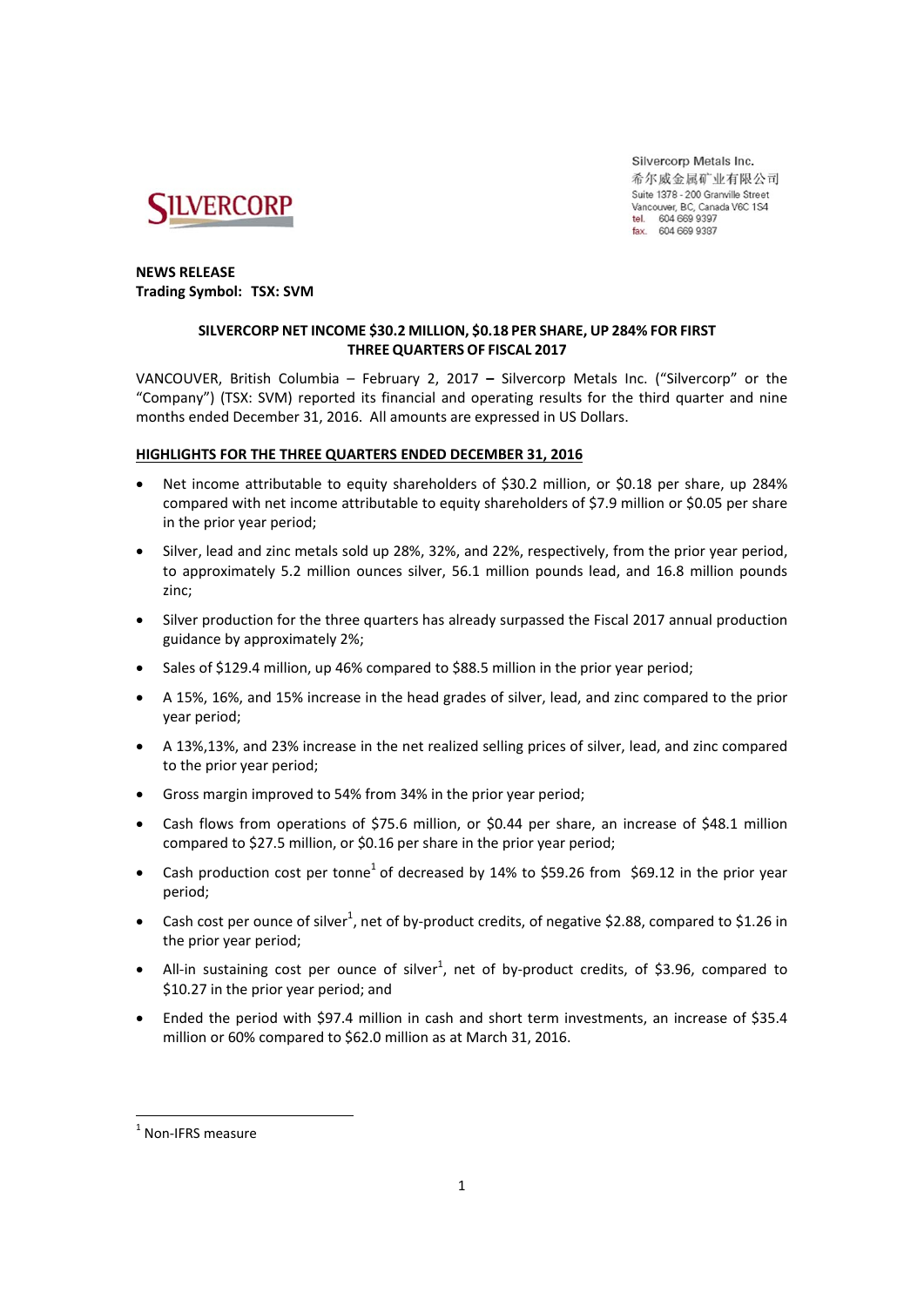### **HIGHLIGHTS FOR THE THIRD QUARTER FISCAL 2017 ("Q3 FISCAL 2017")**

- Net income attributable to equity shareholders of \$13.1 million, or \$0.08 per share, up 294% compared with net income attributable to equity shareholders of \$3.3 million or \$0.02 per share in the prior year quarter;
- Silver, lead and zinc metals sold up 22%, 29%, and 21%, respectively, from the prior year quarter, to approximately 1.7 million ounces silver, 19.5 million pounds lead, and 5.7 million pounds zinc;
- Sales of \$47.8 million, up 64% compared to \$29.1 million from the prior year quarter;
- A 5%, 9%, and 15% increase in the head grades of silver, lead, and zinc compared to the prior year quarter;
- A 15%, 52%, and 83% increase in the net realized selling prices of silver, lead, and zinc compared to the prior year quarter;
- Gross margin improved to 58% from 33% in the prior year quarter;
- Cash flows from operations of \$28.3 million, an increase of \$18.7 million compared to \$9.6 million in the prior year quarter;
- Cash production cost per tonne of \$60.51, down 8% compared with \$65.59 in the prior year quarter;
- Cash cost per ounce of silver, net of by‐product credits, of negative \$5.48, compared to \$0.90 in the prior year quarter; and
- All-in sustaining cost per ounce of silver, net of by-product credits, of \$1.87, compared to \$7.72 in the prior year quarter.

#### **FINANCIALS**

**Net income** attributable to the shareholders of the Company in Q3 Fiscal 2017 was \$13.1 million, or \$0.08 per share, up 294% compared to \$3.3 million, or \$0.02 per share in Q3 Fiscal 2016.

In the current quarter, the Company's financial results were mainly impacted by the following: i) improved head grades yielded higher silver, lead, zinc sales, up 5%, 9% and 15%, respectively; ii) a 8% decrease in total production costs per tonne of ore processed; and iii) the increase of metals prices, as the realized selling price for silver, lead, and zinc increased by 15%, 52% and 83%, respectively, compared to the same prior year quarter.

**Sales** in Q3 Fiscal 2017 were \$47.8 million, up 64% compared to \$29.1 million in Q3 Fiscal 2016. Silver and gold sales represented \$23.4 million and \$0.7 million, respectively, while base metals represented \$23.7 million of total sales in this quarter compared to silver, gold and base metals of \$16.8 million, \$0.4 million, and \$11.9 million, respectively, in Q3 Fiscal 2016.

**Cost of sales** in Q3 Fiscal 2017 was \$20.1 million compared to \$19.5 million in Q3 Fiscal 2016. The cost of sales included \$14.9 million (Q3 Fiscal 2016 ‐ \$13.5 million) cash costs and \$5.2 million (Q3 Fiscal 2016 - \$6.0 million) depreciation, amortization and depletion charges. The increase of cash cost of sales was mainly due to the increase of metals sold offset by an 8% decrease in cash production costs per tonne of ore processed. The total per tonne ore production cost was \$82.19 in Q3 Fiscal 2017, a decrease of 5%, from \$86.47 in Q3 Fiscal 2016.

**Gross profit margin** in Q3 Fiscal 2017 was 58% compared to 33% in Q3 Fiscal 2016. The improvement of gross profit margin was mainly due to: i) a 5%, 9%, and 15% increase in the head grades of silver, lead, and zinc; ii) a 5% decrease in per tonne ore production costs; and iii) the increase of metal prices. Ying Mining District's gross profit margin was 61% compared to a 40% gross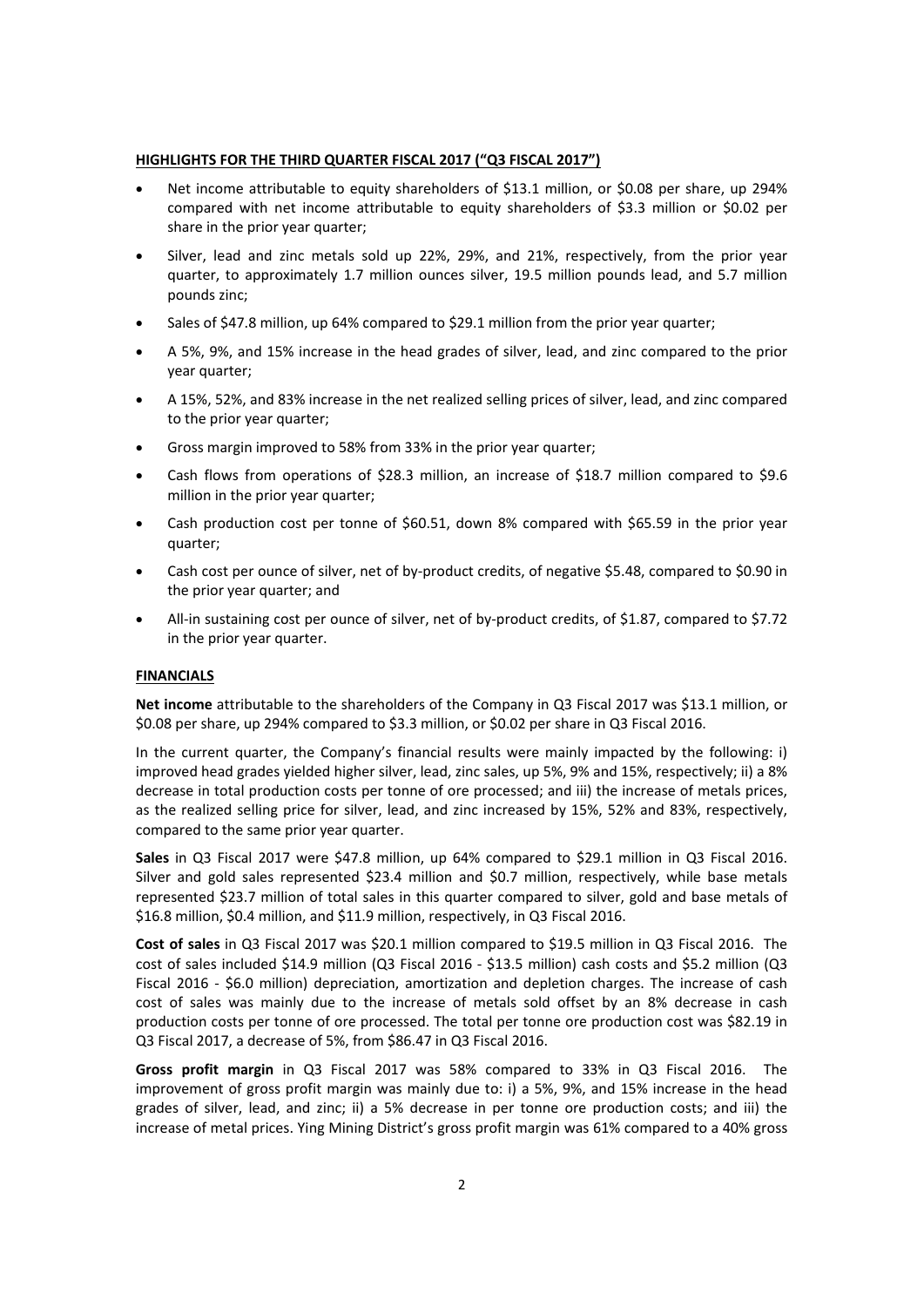profit margin in the same prior year quarter, while GC Mine's profit margin was 42% compared to a 3% gross profit margin in Q3 Fiscal 2016.

**Cash flows provided by operating activities** in Q3 Fiscal 2017 were \$28.3 million or \$0.17 per share compared to \$9.6 million or \$0.06 per share in Q3 Fiscal 2016. Before changes in non‐cash operating working capital, cash flows provided by operating activities were \$26.4 million, an increase of \$13.9 million or 111%, compared to \$12.5 million in Q3 Fiscal 2016 as a result of the improvement of operating earnings.

**For the nine months ended December 31, 2016,** net income attributable to the shareholders of the Company was \$30.2 million, or \$0.18 per share, up 284% compared to \$7.9 million, or \$0.05 per share in the same prior year period; sales were \$129.4 million, up 46% from \$88.5 million in the same prior year period; and cash flows provided by operating activities were \$75.6 million or \$0.44 per share compared to \$27.5 million or \$0.16 per share in the same prior year period. Before changes in non‐cash operating working capital, cash flows provided by operating activities for the nine months ended December 31, 2016 were \$66.9 million, an increase of \$35.9 million or 116%, compared to \$31.0 million in the same prior year period.

The Company ended the period with \$97.4 million in cash and short term investments, an increase of \$35.4 million or 60% compared to \$62.0 million as at March 31, 2016.

#### **OPERATIONS AND DEVELOPMENT**

In Q3 Fiscal 2017, the Company sold approximately 1.7 million ounces of silver, 19.5 million pounds of lead, and 5.7 million pounds of zinc, up 22%, 29% and 21%, respectively, compared to 1.4 million ounces of silver, 15.1 million pounds of lead, and 4.7 million pounds of zinc in Q3 Fiscal 2016. The increase of metals sold, on a consolidated basis, was mainly due to: i) a 5%, 9%, and 15% increase in the head grades of silver, lead and zinc, resulting largely from the ongoing dilution control measures and operation management improvements; and ii) a 18% increase of ore milled. In addition, as at the end of Q3 Fiscal 2017, the Ying Mining District held 4,656 tonnes of silver-lead concentrate inventories, and the estimated metals contained in silver‐lead concentrate were approximately 0.5 million ounces of silver and 5.3 million pounds of lead.

For the nine months ended December 31, 2016, on a consolidated basis, the Company sold approximately 5.2 million ounces of silver, 56.1 million pounds of lead, and 16.8 million pounds of zinc, up 28%, 32% and 22% compared to the same prior year period.

| <b>Operational results - Ying Mining District</b> |                          |                    |               |                |                   |         |                                |
|---------------------------------------------------|--------------------------|--------------------|---------------|----------------|-------------------|---------|--------------------------------|
|                                                   | Q3 2017                  | Q2 2017            | 01 2017       | Q4 2016        | Q3 2016           |         | Nine Months ended December 31, |
|                                                   | <b>December 31, 2016</b> | September 30, 2016 | June 30, 2016 | March 31, 2016 | December 31, 2015 | 2016    | 2015                           |
| Ore Mined (tonne)                                 | 171,303                  | 179,194            | 173,508       | 99,415         | 152,230           | 524,005 | 490,351                        |
| Ore Milled (tonne)                                | 182,259                  | 180,154            | 167,747       | 99,203         | 151,035           | 530,160 | 488,248                        |
| <b>Head Grades</b>                                |                          |                    |               |                |                   |         |                                |
| Silver (gram/tonne)                               | 303                      | 302                | 308           | 310            | 287               | 305     | 260                            |
| Lead (%)                                          | 4.8                      | 4.9                | 4.4           | 4.0            | 4.1               | 4.7     | 3.8                            |
| Zinc (%)                                          | 0.8                      | 1.1                | 1.1           | 0.9            | 0.8               | 1.0     | 0.8                            |
| <b>Recoveries</b>                                 |                          |                    |               |                |                   |         |                                |
| Silver (%)                                        | 95.1                     | 95.5               | 95.7          | 95.0           | 95.4              | 95.4    | 95.0                           |
| Lead (%)                                          | 96.7                     | 96.3               | 96.4          | 96.3           | 96.6              | 96.4    | 95.4                           |
| Zinc (%)                                          | 47.5                     | 42.9               | 48.4          | 57.6           | 50.2              | 46.0    | 53.3                           |
| <b>Metal Sales</b>                                |                          |                    |               |                |                   |         |                                |
| Silver (in thousands of ounce)                    | 1,555                    | 1,630              | 1,490         | 857            | 1,216             | 4,675   | 3,538                          |
| Gold (in thousands of ounce)                      | 0.7                      | 1.0                | 0.9           | 0.3            | 0.5               | 2.6     | 2.0                            |
| Lead (in thousands of pound)                      | 17,269                   | 17.768             | 14,861        | 7.379          | 12,107            | 49,898  | 35,563                         |
| Zinc (in thousands of pound)                      | 1,210                    | 1,785              | 1,820         | 999            | 1,168             | 4,815   | 3,999                          |
| Cash mining cost (\$ per tonne)                   | 55.21                    | 49.13              | 52.33         | 54.63          | 55.63             | 52.18   | 58.25                          |
| Total mining cost (\$ per tonne)                  | 80.53                    | 76.30              | 78.64         | 83.24          | 78.91             | 78.46   | 80.15                          |
| Cash milling cost (\$ per tonne)                  | 9.09                     | 8.85               | 10.07         | 13.70          | 11.67             | 9.31    | 12.06                          |
| Total milling cost (\$ per tonne)                 | 11.03                    | 10.86              | 12.25         | 17.38          | 14.15             | 11.35   | 14.40                          |
| Cash production cost (\$ per tonne)               | 68.22                    | 61.79              | 66.27         | 71.90          | 71.29             | 65.35   | 74.41                          |
|                                                   |                          |                    |               |                |                   |         |                                |
| Cash cost per ounce of silver (\$)                | (4.60)                   | (2.68)             | 0.12          | 2.83           | 0.25              | (2.43)  | 1.03                           |
| All-in sustaining cost per ounce of               |                          |                    |               |                |                   |         |                                |
| silver (\$)                                       | 1.34                     | 2.33               | 5.80          | 8.92           | 6.62              | 3.11    | 8.52                           |

## **1. Ying Mining District, Henan Province, China**

\* Figures may not add due to rounding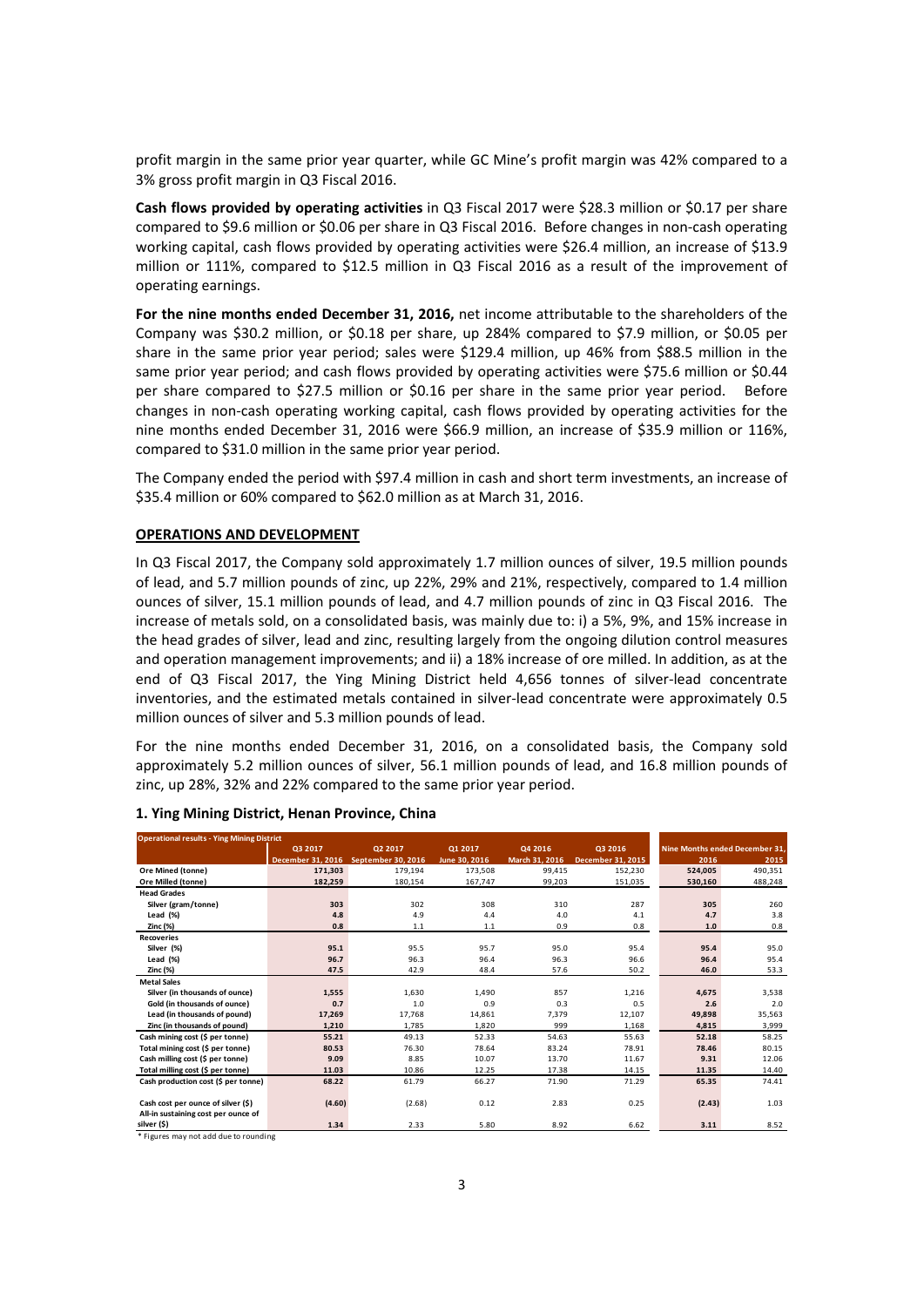In Q3 Fiscal 2017, the total ore mined at the Ying Mining District was 171,303 tonnes, an increase of 13% compared to total ore production of 152,230 tonnes in Q3 Fiscal 2016. Total ore milled at the Ying Mining District in Q3 Fiscal 2017 was 182,259 tonnes, an increase of 21% compared to 151,035 tonnes in Q3 Fiscal 2016. Silver and lead head grades improved by 6% and 16%, respectively, to 303 grams per tonne ("g/t") for silver and 4.8% for lead from 287 g/t for silver and 4.1% for lead, respectively, in Q3 Fiscal 2016, resulting largely from the ongoing dilution control and operation management improvements. Head grade for zinc was 0.8%, comparable to 0.8% in the prior year quarter.

In Q3 Fiscal 2017, the Ying Mining District sold approximately 1.6 million ounces of silver, 700 ounces of gold, 17.3 million pounds of lead, and 1.2 million pounds of zinc, up 28%, 33%, 43%, and 4% respectively, compared to 1.2 million ounces of silver, 500 ounces of gold, 12.1 million pounds of lead, and 1.2 million pounds of zinc in Q3 Fiscal 2016. The increase in metals sold is mainly due to the improved head grades achieved and higher ore production in the quarter.

Cash mining costs per tonne in Q3 Fiscal 2017 was \$55.21, compared to \$55.63 in Q3 Fiscal 2016. Cash milling costs in Q3 Fiscal 2017 were \$9.09 compared to \$11.67 in Q3 Fiscal 2016 with the decrease mainly due to: i) a 15% reduction in per tonne utility costs; ii) a 4% decrease in per tonne labour costs; and iii) the exclusion of mineral resource tax from milling costs. Prior to June 30, 2016, mineral resource tax was levied at RMB¥13.0 per tonne of ore milled and included as part of milling costs. Effective July 1, 2016, the mineral resource tax was changed to a levy based on a certain percentage of sales, and therefore such tax is excluded from milling costs but expensed directly and included in government fee and other taxes.

Cash production cost per tonne of ore processed at the Ying Mining District in Fiscal Q3 2017 was \$68.22, a decrease of 4% compared to \$71.29 in Q3 Fiscal 2016 as a result of the decrease in both per tonne cash mining and milling costs.

Cash cost per ounce of silver, net of by‐product credits, at the Ying Mining District, was negative \$4.60 in Q3 Fiscal 2017 compared to \$0.25 in Q3 Fiscal 2016. The decrease was mainly due to: i) lower per tonne cash production costs as discussed above; and, ii) a 111% increase in by‐product credits arising from 43% and 4% increases in lead and zinc sold and 50% and 67% increases in net realized lead and zinc selling prices. Sales from lead and zinc accounted for 44% of the total sales at the Ying Mining District in the current quarter, and amounted to \$17.7 million, an increase of \$9.4 million, compared to \$8.3 million in the prior year quarter.

All in sustaining costs per ounce of silver, net of by-product credits, at the Ying Mining District in Q3 2017 was \$1.34 per ounce of silver compared to \$6.62 in Q3 Fiscal 2016. The decrease was mainly due to lower per tonne cash production cost and the increase in by‐product credits as discussed above, offset by a \$1.2 million increase in sustaining capital expenditures.

For the nine months ended December 31, 2016, the total ore mined at the Ying Mining District was 524,005 tonnes, up 7% compared to 490,351 tonnes in the same prior year period. Correspondingly, total ore milled was 530,160 tonnes, up 9% compared to 488,248 tonnes. Average head grades were 305 g/t for silver, 4.7% for lead, and 1.0% for zinc compared to 260 g/t for silver, 3.8% for lead, and 0.8% for zinc, respectively.

During the same time periods, the Ying Mining District sold approximately 4.7 million ounces of silver, 2,600 ounces of gold, 49.9 million pounds of lead, and 4.8 million pounds of zinc, compared to 3.5 million ounces of silver, 2,000 ounces of gold, 35.6 million pounds of lead, and 4.0 million pounds of zinc in the same prior year period.

For the nine months ended December 31, 2016, the cash mining costs at the Ying Mining District was \$52.18 per tonne, a decrease of 10% compared to \$58.25 per tonne in the same prior year period.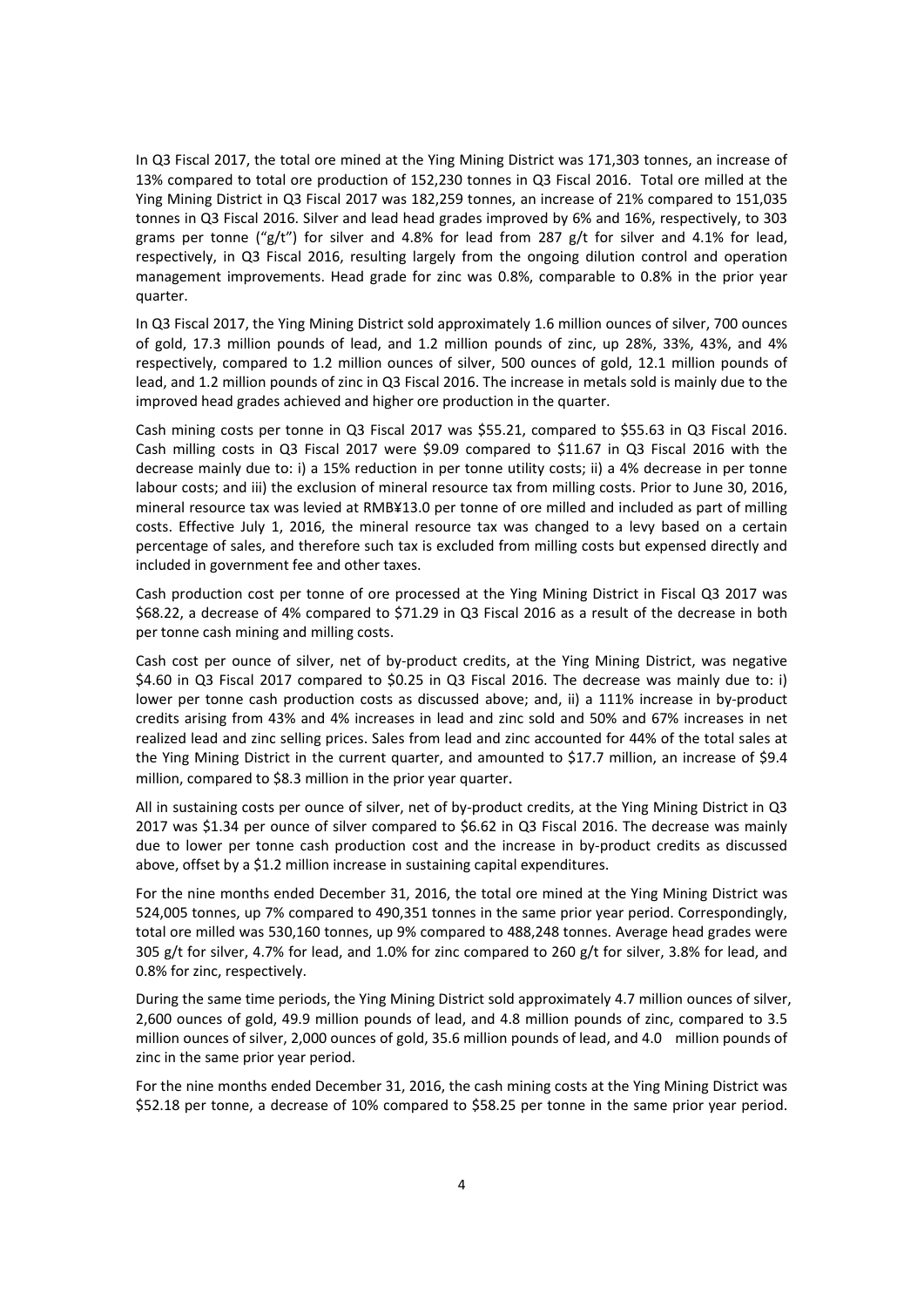The cash milling cost was \$9.31 per tonne, a decrease of 23% compared to \$12.06 in the same prior year period.

Cash cost per ounce of silver and all in sustaining costs per ounce of silver, net of by-product credits, at the Ying Mining District, for the nine months ended December 31, 2016, were negative \$2.43 and \$3.11 respectively, compared to \$1.03 and \$8.52 in the same prior year period.

In Q3 Fiscal 2017, approximately 36,756 meters ("m") of underground diamond drilling (Q3 Fiscal 2016 – 21,223 m) and 4,900 m of preparation tunnelling (Q3 Fiscal 2016 – 4,231 m) were completed and expensed as mining preparation costs at the Ying Mining District. In addition, approximately 17,823 m of horizontal tunnel, raise, and declines (Q3 Fiscal 2016 – 13,893 m) were completed and capitalized. Total capitalized exploration and development expenditures in Q3 Fiscal 2017 for the Ying Mining District were \$5.7 million compared to \$4.6 million in Q3 Fiscal 2016.

For the nine months ended December 31, 2016, approximately 71,794 m of underground diamond drilling (same prior year period – 60,435 m) and 15,069 m of preparation tunnelling (same prior year period – 16,460 m) were completed and expensed as mining preparation costs at the Ying Mining District. In addition, approximately 50,500 m of horizontal tunnel, raise, and declines (same prior year period – 49,452 m) were completed and capitalized. Total capitalized exploration and development expenditures for the nine months ended December 31, 2016 for the Ying Mining District were \$15.4 million compared to \$16.4 million in same prior year period. The Company also paid \$1.3 million to renew the mining permit for TLP and LM mine and \$8.7 million to retire the mineral right fee payable incurred in prior years for the mining permit for the SGX mine.

| <b>Operational results - GC Mine</b> | Q3 2017 | Q2 2017                                            | Q1 2017 | Q4 2016        | Q3 2016           |         | <b>Nine Months ended December 31</b> |
|--------------------------------------|---------|----------------------------------------------------|---------|----------------|-------------------|---------|--------------------------------------|
|                                      |         | December 31, 2016 September 30, 2016 June 30, 2016 |         | March 31, 2016 | December 31, 2015 | 2016    | 2015                                 |
| Ore Mined (tonne)                    | 81,481  | 74,692                                             | 64,349  | 50,014         | 71.288            | 220,522 | 207,561                              |
| Ore Milled (tonne)                   | 81,080  | 76,100                                             | 63,587  | 50,124         | 71,593            | 220,767 | 206,738                              |
| <b>Head Grades</b>                   |         |                                                    |         |                |                   |         |                                      |
| Silver (gram/tonne)                  | 89      | 96                                                 | 99      | 92             | 97                | 94      | 97                                   |
| Lead $(%)$                           | 1.4     | 1.6                                                | 1.5     | 2.0            | 1.9               | 1.5     | 1.6                                  |
| <b>Zinc (%)</b>                      | 2.8     | 2.8                                                | 2.9     | 2.7            | 2.6               | 2.9     | 2.5                                  |
| <b>Recovery Rates</b>                |         |                                                    |         |                |                   |         |                                      |
| Silver (%)                           | 75.4    | 76.2                                               | 76.8    | 79.1           | 80.2              | 76.2    | 78.3                                 |
| Lead $(%)$                           | 85.5    | 86.6                                               | 86.9    | 84.9           | 88.3              | 86.3    | 88.5                                 |
| Zinc (%)                             | 86.5    | 86.4                                               | 85.8    | 82.6           | 81.2              | 86.3    | 82.4                                 |
| <b>Metal Sales</b>                   |         |                                                    |         |                |                   |         |                                      |
| Silver (in thousands of ounce)       | 179     | 183                                                | 149     | 118            | 210               | 511     | 519                                  |
| Lead (in thousands of pound)         | 2,214   | 2,163                                              | 1,860   | 1,970          | 3,021             | 6,237   | 7,072                                |
| Zinc (in thousands of pound)         | 4,478   | 4,106                                              | 3,407   | 2,576          | 3,525             | 11,991  | 9,726                                |
| Cash mining cost (\$ per tonne)      | 31.34   | 28.61                                              | 33.50   | 26.24          | 38.22             | 31.04   | 41.13                                |
| Total mining cost (\$ per tonne)     | 38.90   | 36.78                                              | 41.91   | 34.76          | 46.52             | 39.05   | 49.33                                |
| Cash milling cost (\$ per tonne)     | 13.09   | 12.94                                              | 15.60   | 16.99          | 15.16             | 13.76   | 15.49                                |
| Total milling cost (\$ per tonne)    | 15.50   | 15.57                                              | 18.81   | 20.67          | 17.30             | 16.47   | 17.72                                |
| Cash production cost (\$ per tonne)  | 44.43   | 41.55                                              | 49.10   | 43.23          | 53.38             | 44.80   | 56.62                                |
|                                      |         |                                                    |         |                |                   |         |                                      |
| Cash cost per ounce of silver (\$)   | (13.11) | (6.39)                                             | (0.28)  | (2.24)         | 4.62              | (6.96)  | 2.78                                 |
| All-in sustaining cost per ounce of  |         |                                                    |         |                |                   |         |                                      |
| silver (\$)                          | (6.12)  | (1.49)                                             | 4.76    | 1.19           | 9.80              | (1.29)  | 10.54                                |
| Eigures may not add due to rounding  |         |                                                    |         |                |                   |         |                                      |

#### **2. GC Mine, Guangdong Province, China**

\* Figures may not add due to roundi

In Q3 Fiscal 2017, the Company mined 81,481 tonnes of ore at the GC Mine, an increase of 14% compared to 71,288 tonnes in Q3 Fiscal 2016. Total ore milled at the GC Mine in Q3 Fiscal 2017 was 81,080 tonnes, an increase of 13% compared to 71,593 tonnes in Q3 Fiscal 2016. Head grades were 89 g/t for silver, 1.4% for lead and 2.8% for zinc, compared to 97 g/t for silver, 1.9% for lead and 2.6% for zinc in Q3 Fiscal 2016.

Cash mining cost was \$31.34 in Q3 Fiscal 2017 compared to \$38.22 in Q3 Fiscal 2016. The decrease of cash mining costs arose mainly because approximately 29% of the ore was by‐product ore from exploration tunnelling or extracted from previously mined stopes for which direct mining costs were paid in prior periods, and the only cost involved was to ship the ore to the mill. The cash milling cost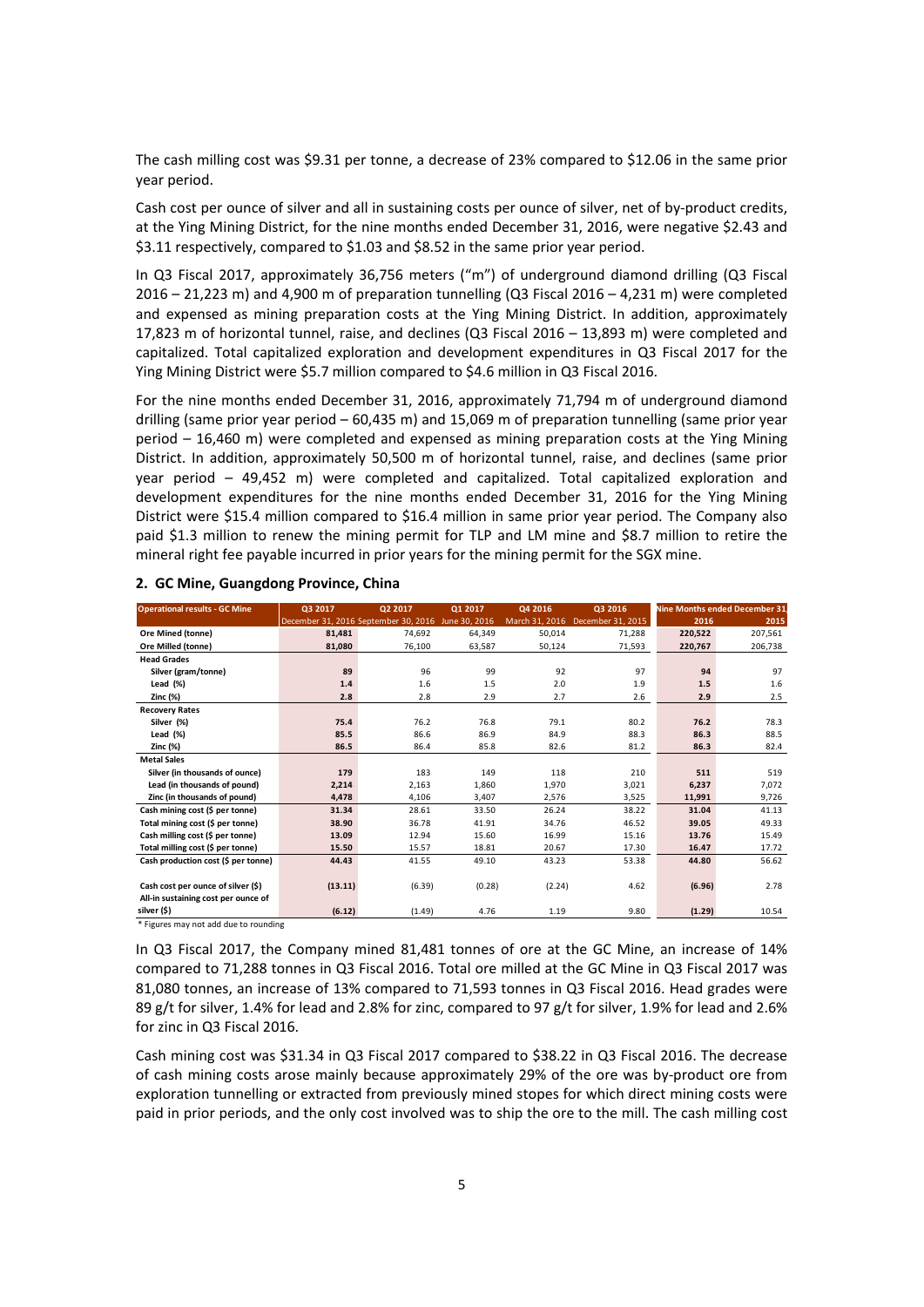per tonne was \$13.09, compared to \$15.16 in Q3 Fiscal 2016, with the decrease mainly due to the exclusion of mineral resource tax from milling costs as discussed above.

Correspondingly, cash production cost per tonne of ore processed at the GC Mine was \$44.43, a decrease of 17% compared to \$53.38 in Q3 Fiscal 2016 as a result of the decrease in both per tonne cash mining and milling cost.

In Q3 Fiscal 2017, the GC Mine sold approximately 4.5 million pounds of zinc, an increase of 27%, compared to 3.5 million pounds of zinc in the prior year quarter as a result of the 6% increase in zinc head grade and higher output. Silver and lead sold at the GC Mine decreased by 15% and 27% to approximately 0.2 million ounces of silver and 2.2 million pounds of lead, respectively, compared to 0.2 million ounces of silver and 3.0 million pounds of lead sold in Q3 Fiscal 2016, with the decrease mainly due to lower head grades and recovery rates.

Cash cost per ounce of silver, net of by‐product credits, at the GC Mine, was negative \$13.11 in Q3 Fiscal 2017 compared to \$4.62 in Q3 Fiscal 2016. The decrease was mainly due to: i) lower per tonne cash production costs as discussed above; and, ii) a 68% increase in by‐product credits, mainly arising from more zinc sold and higher lead and zinc prices. Sales from lead and zinc accounted for 75% of the total sales at the GC Mine in the current quarter, and amounted to \$5.9 million, an increase of \$2.5 million, compared to \$3.4 million in the prior year quarter.

All in sustaining costs per ounce of silver, net of by-product credits, at the GC Mine in Q3 2017 was negative \$6.12, compared to \$9.80 in Q3 Fiscal 2016. The decrease was mainly due to: i) lower per tonne cash production costs and the increase of by-product credits as discussed above; and, ii) a \$0.2 million decrease in sustaining capital expenditures.

For the nine months ended December 31, 2016, the total ore mined at the GC Mine was 220,522 tonnes, an increase of 6% compared to 207,561 tonnes in the same prior year period. Correspondingly, total ore milled was 220,767 tonnes, an increase of 7% compared to 206,738 milled in the same prior year period. Average head grades were 94 g/t for silver, 1.5% for lead, and 2.9% for zinc compared to 97 g/t for silver, 1.6% for lead, and 2.5% for zinc, respectively.

During the same time periods, the GC Mine sold approximately 0.5 million ounces of silver, 6.2 million pounds of lead, and 12.0 million pounds of zinc, compared to 0.5 million ounces of silver, 7.1 million pounds of lead, and 9.7 million pounds of zinc in the same prior year period.

For the nine months ended December 31, 2016, the cash mining costs at the GC Mine was \$31.04 per tonne, a decrease of 25% compared to \$41.13 per tonne in the same prior year period. The cash milling cost was \$13.76 per tonne, a decrease of 11% compared to \$15.49 in the same prior year period.

Cash cost per ounce of silver and all in sustaining costs per ounce of silver, net of by-product credits, at the GC Mine, for the nine months ended December 31, 2016, were negative \$6.96 and negative \$1.29 respectively, compared to \$2.78 and \$10.54 in the same prior year period.

In Q3 Fiscal 2017, approximately 3,935 m of underground diamond drilling (Q3 Fiscal 2016 – 4,202 m) and 4,640 m of tunnelling (Q3 Fiscal 2016 - 4,111 m) were completed and expensed as mining preparation costs at the GC Mine. In addition, approximately 554 m of horizontal tunnel, raise, and declines (Q3 Fiscal 2016 – 731 m) were completed and capitalized. Total capitalized exploration and development expenditures in Q3 Fiscal 2017 for the GC Mine were \$0.5 million compared to \$0.3 million in Q3 Fiscal 2016.

For the nine months ended December 31, 2016, approximately 9,489 m of underground diamond drilling (same prior year period  $-18,500$  m) and 11,976 m of tunnelling (same prior year period  $-$ 11,847 m) were completed and expensed as mining preparation costs at the GC Mine. In addition, approximately 1,685 m of horizontal tunnel, raise, and declines (same prior year period – 1,239 m)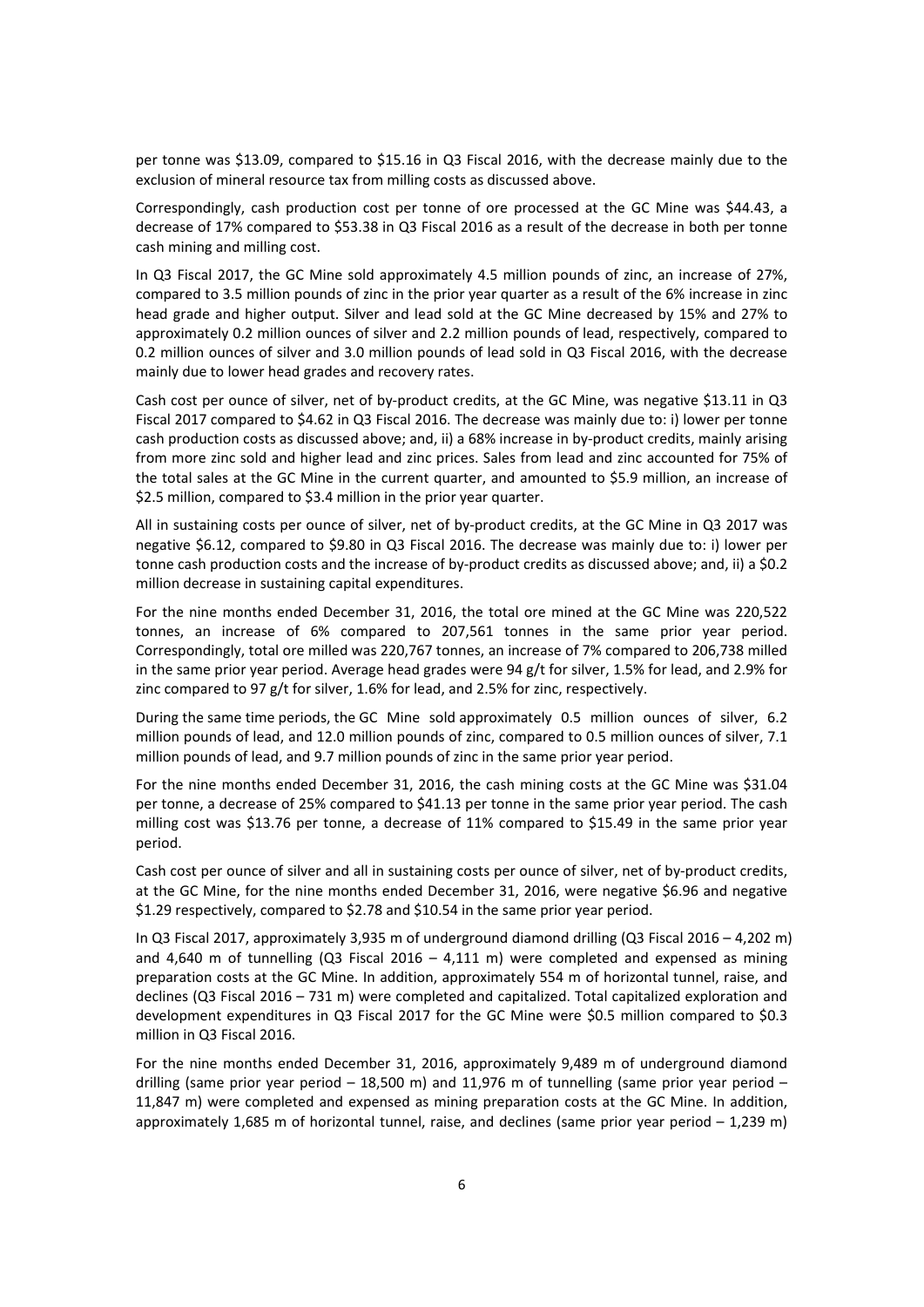were completed and capitalized. Total capitalized exploration and development expenditures were \$0.9 million compared to \$0.8 million in the same prior year period.

## **FISCAL 2018 PRODUCTION AND CASH COST GUIDANCE IMPROVES OVER PRIOR YEAR GUIDANCE**

Silvercorp's Fiscal 2018 guidance, for both production and cash costs, has improved relative to Fiscal 2017 guidance including a 12% increase in silver production guidance, a 10% increase in lead production guidance, and a 44% decrease in consolidated all‐in sustaining cost per ounce of silver guidance. The table below sets out more detailed guidance for fiscal 2018.

| guiualice.                  | 111C | lavic | <b>DEIUW</b>              | <b>SELS</b> | vuu                    | 11 I U I E     | uetalleu           | guiualice   | וטו                  | пэсаг | 2010.              |
|-----------------------------|------|-------|---------------------------|-------------|------------------------|----------------|--------------------|-------------|----------------------|-------|--------------------|
|                             |      |       | Ore processed<br>(tonnes) |             | <b>Silver</b><br>(g/t) |                | <b>Lead</b><br>(%) | <b>Zinc</b> | $(\%)$               |       |                    |
| <b>Ying Mining District</b> |      |       | 650,000                   |             | 275                    |                | 4.2                | 0.9         |                      |       |                    |
| <b>GC</b> Mine              |      |       | 250,000                   |             | 90                     |                | 1.5                |             | 2.6                  |       |                    |
|                             |      |       | <b>Silver</b><br>(Moz)    |             |                        | Lead<br>(Mlbs) | Zinc.<br>(Mlbs)    |             | Cash cost*<br>(\$/t) |       | AISC*<br>(S/oz Ag) |
| <b>Ying Mining District</b> |      |       |                           | 5.3         |                        | 56.0           | 6.0                |             | 66.8                 |       | 4.2                |
| GC Mine                     |      |       |                           | 0.4         |                        | 7.1            | 12.3               |             | 46.1                 |       | (1.0)              |
| Consolidated                |      |       |                           | 5.7         |                        | 63.1           | 18.3               |             | 61.0                 |       | 5.4                |

(\*)Both AISC and cash cost are non-IFRS measures. AISC refers to all-in sustaining cost per ounce of silver, net of credits from gold, lead, zinc and other metals. Cash cost refers to cash production costs per tonne ore processed. Foreign exchange rates assumptions used are: US\$1 = CAD\$1.33, US\$1 = RMB¥6.85; metal prices assumptions used are US\$17/oz for silver, US\$1,185/oz for gold, *US\$0.98/lb for lead, and US\$1.07/lb for zinc.*

In Fiscal 2018, the Company expects to produce approximately 900,000 tonnes of ore, yielding 5.7 million ounces of silver, 63.1 million pounds of lead, and 18.3 million pounds of zinc. Fiscal 2018 production guidance represents an increase of approximately 5% in ore production, 12% in silver production, and 10% in lead production compared to the prior year's guidance released on February 5, 2016. The consolidated all-in sustaining cost ("AISC") is forecasted to be \$5.4 per ounce of silver after credits from gold, lead, zinc and other metals, a decline of 44% compared to guidance of \$9.67 for Fiscal 2017.

## **1. Ying Mining District, Henan Province, China**

In Fiscal 2018, Ying Mining District plans to mine and process 650,000 tonnes of ore averaging 275 g/t silver, 4.2% lead, and 0.9% zinc with expected metal production of 5.3 million ounces of silver, 56.0 million pounds of lead and 6.0 million of zinc. Fiscal 2018 production guidance at the Ying Mining District represents an increase of approximately 6% in both ore production and silver head grade and an increase of 15% in silver production compared to the prior year's guidance. The cash production cost is expected to be \$66.8 per tonne of ore. All‐in sustaining cost per ounce of silver is estimated to be \$4.2 per ounce of silver, a decline of 48% compared to guidance of \$8.13 for Fiscal 2017.

Capital expenditures at the Ying Mining District in Fiscal 2018 are budgeted at \$21.5 million, a decline of 29% compared to guidance of \$30.2 million for Fiscal 2017. Fiscal 2018 capital expenditures include sustaining capital expenditures of \$19.5 million and other capital expenditures of \$2.0 million.

## **2. GC Mine, Guangdong Province, China**

In Fiscal 2018, GC Mine plans to mine and process 250,000 tonnes of ore averaging 90 g/t silver, 1.5% lead and 2.6% zinc with expected metal production of 0.4 million ounces of silver, 7.1 million pounds of lead and 12.3 million pounds of zinc. The cash production cost is expected to be \$46.1 per tonne of ore. All in sustaining cash cost at GC Mine is expected to be negative \$1.0 per ounce of silver.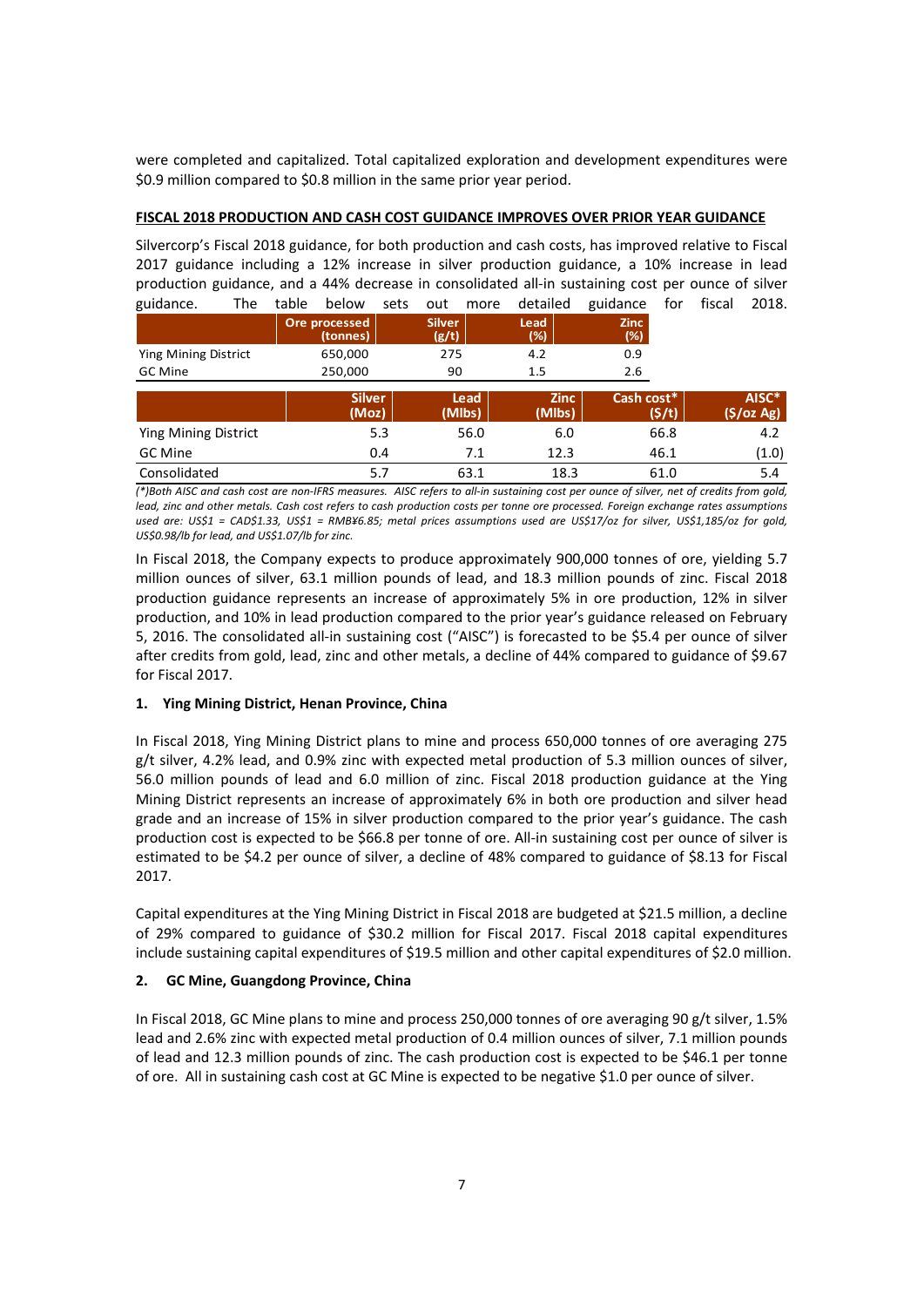Capital expenditures at GC Mine in Fiscal 2018 are budgeted at \$1.0 million, which includes sustaining capital expenditures of \$0.5 million and other capital expenditures of \$0.5 million.

#### **3. Consolidated AISC**

Consolidated all‐in sustaining cost is estimated to be \$5.4 per ounce of silver with the detailed breakdown as follows:

|                                                    |     |                             |                  | Corporate and            |   |                     |
|----------------------------------------------------|-----|-----------------------------|------------------|--------------------------|---|---------------------|
| <b>Fiscal 2018 AISC Guidance</b>                   |     | <b>Ying Mining District</b> | <b>GC Minel</b>  | other                    |   | <b>Consolidated</b> |
| Cash production cost                               |     | 43,401                      | $11,528$ \$<br>S | $\sim$                   | Ŝ | 54,929              |
| By-production credits                              |     | (51, 982)                   | (15,044)         |                          |   | (67, 026)           |
| Cash cost, net of by-product credits               |     | (8,581)                     | (3,516)          |                          |   | (12,097)            |
| Government fee and other taxes                     |     | 5,598                       | 873              | 15                       |   | 6,486               |
| Reclamation accretion                              |     | 415                         | 32               | 42                       |   | 489                 |
| General and administration                         |     | 5,237                       | 1,730            | 9,212                    |   | 16,179              |
| Sustaining captial                                 |     | 19,544                      | 489              |                          |   | 20,033              |
| All-in sustaining costs, net of by-product credits | A   | 22,213                      | (392)            | 9.269                    |   | 31,090              |
| Silver production (in thousands of ounces)         | в   | 5.322                       | 393              |                          |   | 5.715               |
| All-in sustaining cost per ounce of silver,        |     |                             |                  |                          |   |                     |
| net of by product credits                          | A/B | 4.2 <sub>5</sub>            | $(1.0)$ \$       | $\overline{\phantom{a}}$ |   | 5.4                 |

Alex Zhang, P.Geo., Vice President, Exploration, is the Qualified Person for Silvercorp under NI 43‐101 and has reviewed and given consent to the technical information contained in this news release.

*This earnings release should be read in conjunction with the Company's Management Discussion & Analysis, Financial Statements and Notes to Financial Statements for the corresponding period, which have been posted on SEDAR at www.sedar.com and are also available on the Company's website at www.silvercorp.ca. All figures are in United States dollars unless otherwise stated.*

#### **About Silvercorp**

Silvercorp is a low‐cost silver‐producing Canadian mining company with multiple mines in China. The Company's vision is to deliver shareholder value by focusing on the acquisition of under developed projects with resource potential and the ability to grow organically. For more information, please visit our website at www.silvercorp.ca.

#### **For further information**

Silvercorp Metals Inc. Gordon Neal Vice President, Corporate Development Phone: (604) 669‐9397 Toll Free 1(888) 224‐1881 Email: investor@silvercorp.ca Website: www.silvercorp.ca

#### **CAUTIONARY DISCLAIMER ‐ FORWARD LOOKING STATEMENTS**

Certain of the statements and information in this press release constitute "forward‐looking statements" within the meaning of the United States Private Securities Litigation Reform Act of 1995 and "forward‐looking information" within the meaning of applicable Canadian provincial securities laws. Any statements or information that express or involve discussions with respect to predictions, expectations, beliefs, plans, projections, objectives, assumptions or future events or performance (often, but not always, using words or phrases such as "expects", "is expected", "anticipates", "believes", "plans", "projects", "estimates", "assumes", "intends", "strategies", "targets", "goals", "forecasts", "objectives", "budgets", "schedules", "potential" or variations thereof or stating that certain actions, events or results "may", "could", "would", "might" or "will" be taken, occur or be achieved, or the negative of any of these terms and similar expressions) are not statements of historical fact and may be forward‐looking statements or information. Forward‐looking statements or information relate to, among other things: the price of silver and other metals; the accuracy of mineral resource and mineral reserve estimates at the Company's material properties; the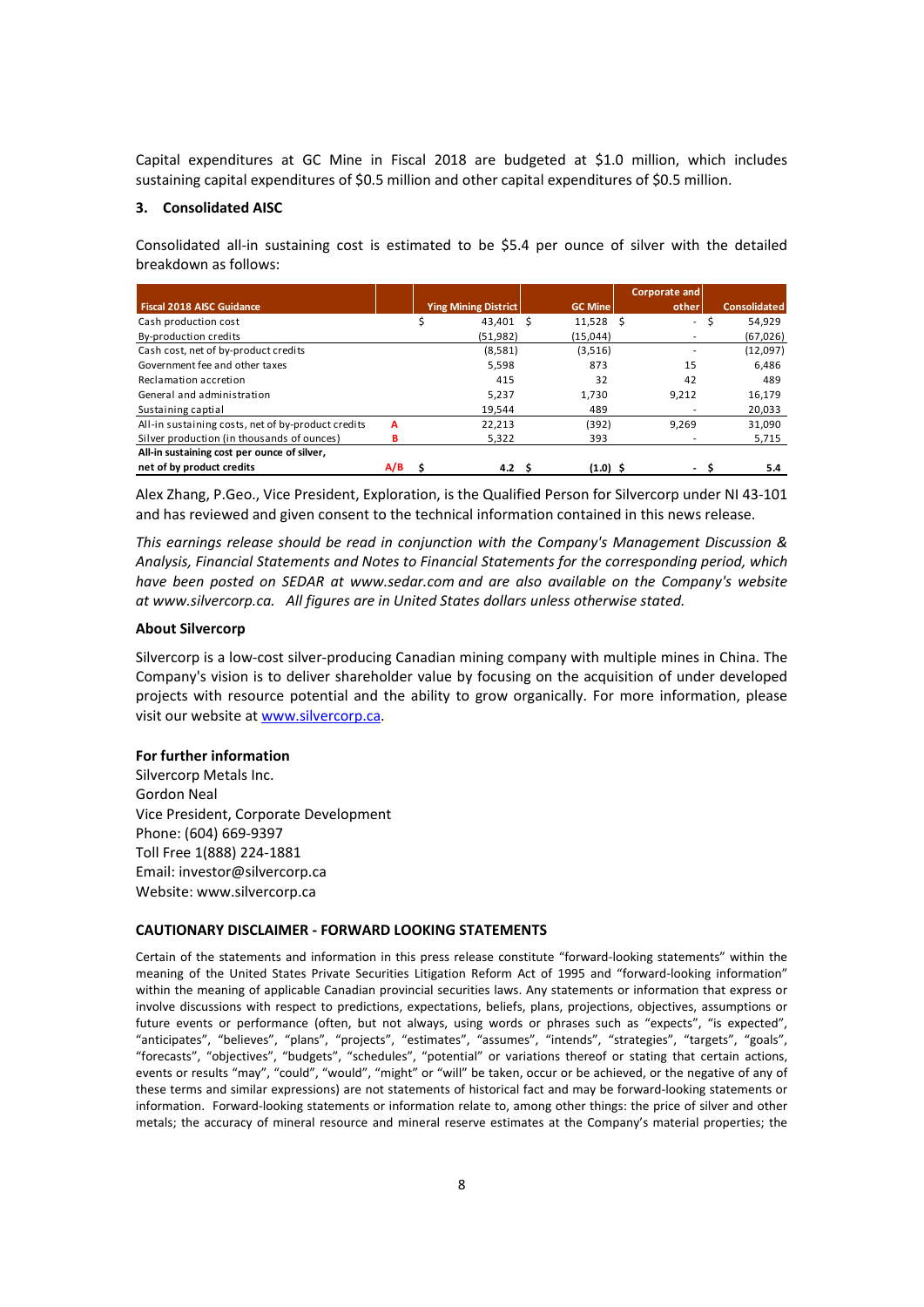sufficiency of the Company's capital to finance the Company's operations; estimates of the Company's revenues and capital expenditures; estimated production from the Company's mines in the Ying Mining District; timing of receipt of permits and regulatory approvals; availability of funds from production to finance the Company's operations; and access to and availability of funding for future construction, use of proceeds from any financing and development of the Company's properties.

Forward‐looking statements or information are subject to a variety of known and unknown risks, uncertainties and other factors that could cause actual events or results to differ from those reflected in the forward‐looking statements or information, including, without limitation, risks relating to: fluctuating commodity prices; calculation of resources, reserves and mineralization and precious and base metal recovery; interpretations and assumptions of mineral resource and mineral reserve estimates; exploration and development programs; feasibility and engineering reports; permits and licences; title to properties; property interests; joint venture partners; acquisition of commercially mineable mineral rights; financing; recent market events and conditions; economic factors affecting the Company; timing, estimated amount, capital and operating expenditures and economic returns of future production; integration of future acquisitions into the Company's existing operations; competition; operations and political conditions; regulatory environment in China and Canada; environmental risks; foreign exchange rate fluctuations; insurance; risks and hazards of mining operations; key personnel; conflicts of interest; dependence on management; internal control over financial reporting as per the requirements of the Sarbanes‐Oxley Act; and bringing actions and enforcing judgments under U.S. securities laws.

This list is not exhaustive of the factors that may affect any of the Company's forward‐looking statements or information. Forward‐looking statements or information are statements about the future and are inherently uncertain, and actual achievements of the Company or other future events or conditions may differ materially from those reflected in the forward‐looking statements or information due to a variety of risks, uncertainties and other factors, including, without limitation, those referred to in the Company's Annual Information Form for the year ended March 31, 2016 under the heading "Risk Factors". Although the Company has attempted to identify important factors that could cause actual results to differ materially, there may be other factors that cause results not to be as anticipated, estimated, described or intended. Accordingly, readers should not place undue reliance on forwardlooking statements or information.

The Company's forward‐looking statements and information are based on the assumptions, beliefs, expectations and opinions of management as of the date of this press release, and other than as required by applicable securities laws, the Company does not assume any obligation to update forward‐looking statements and information if circumstances or management's assumptions, beliefs, expectations or opinions should change, or changes in any other events affecting such statements or information. For the reasons set forth above, investors should not place undue reliance on forward‐looking statements and information.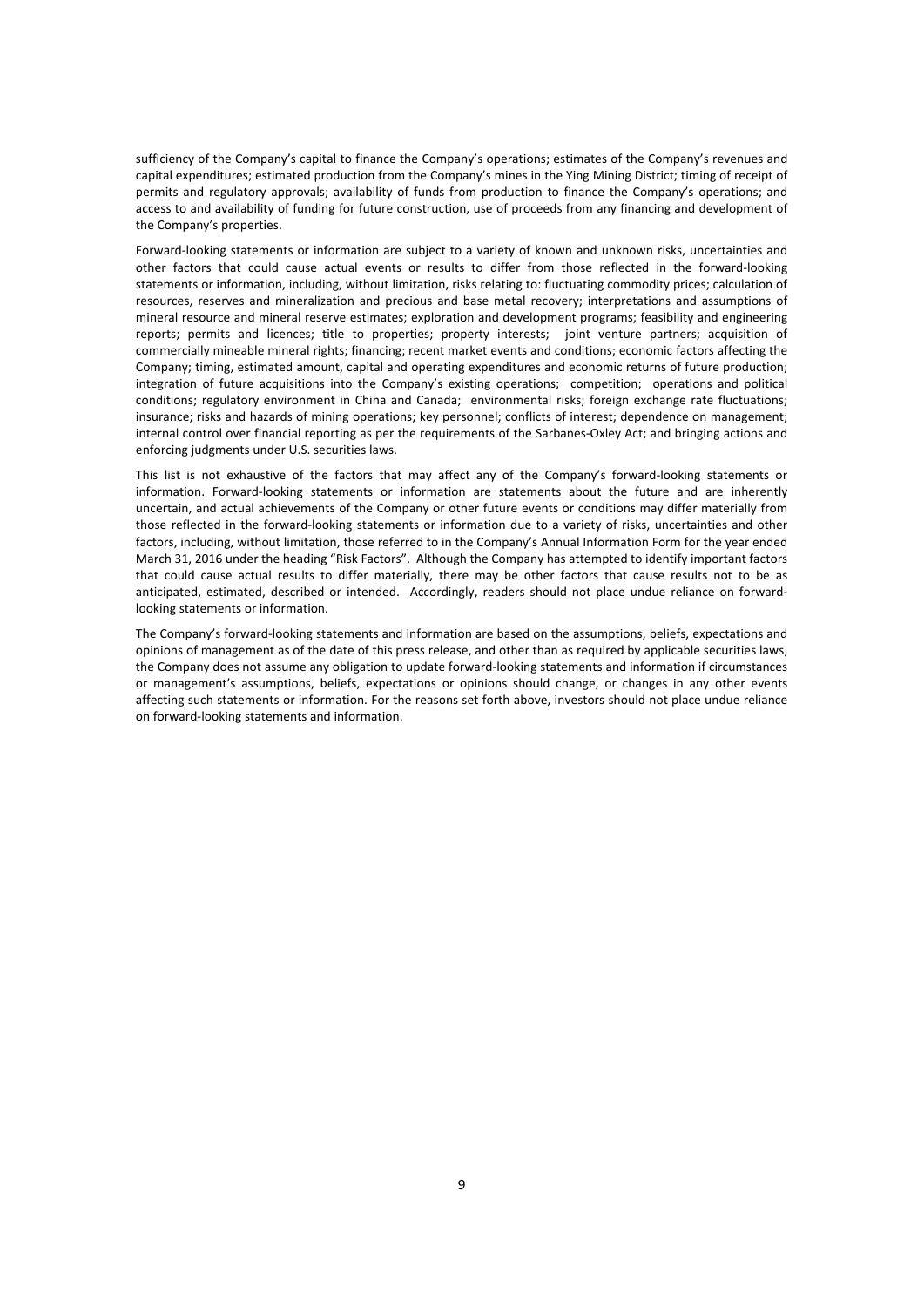## **Condensed Consolidated Interim Statements of Financial Position**

*(Unaudited ‐ Expressed in thousands of U.S. dollars)*

|                                                                | As at December 31, |                    | As at March 31, |                    |
|----------------------------------------------------------------|--------------------|--------------------|-----------------|--------------------|
|                                                                |                    | 2016               |                 | 2016               |
| <b>ASSETS</b>                                                  |                    |                    |                 |                    |
| <b>Current Assets</b>                                          |                    |                    |                 |                    |
| Cash and cash equivalents                                      | \$                 | 66,974             | \$              | 41,963             |
| Short-term investments                                         |                    | 30,401             |                 | 19,999             |
| Trade and other receivables                                    |                    | 1,080              |                 | 2,041              |
| Inventories                                                    |                    | 10,546             |                 | 8,857              |
| Due from related parties                                       |                    | 88                 |                 | 103                |
| Income tax receivable                                          |                    |                    |                 | 394                |
| Prepaids and deposits                                          |                    | 3,577              |                 | 3,960              |
|                                                                |                    | 112,666            |                 | 77,317             |
| <b>Non-current Assets</b>                                      |                    |                    |                 |                    |
| Long-term prepaids and deposits                                |                    | 698                |                 | 1,856              |
| Reclamation deposits                                           |                    | 4,207              |                 | 2,301              |
| Investment in an associate                                     |                    | 3,171              |                 | 3,133              |
| Other investments                                              |                    | 1,026              |                 | 287                |
| Plant and equipment                                            |                    | 65,313             |                 | 71,045             |
|                                                                |                    |                    |                 |                    |
| Mineral rights and properties<br><b>TOTAL ASSETS</b>           | \$                 | 203,107<br>390,188 | \$              | 216,080<br>372,019 |
|                                                                |                    |                    |                 |                    |
| <b>LIABILITIES AND EQUITY</b>                                  |                    |                    |                 |                    |
| <b>Current Liabilities</b>                                     |                    |                    |                 |                    |
| Accounts payable and accrued liabilities                       | \$                 | 32,741             | \$              | 27,457             |
| Bank loan                                                      |                    | 4,317              |                 | 4,657              |
| Mine right fee payable                                         |                    |                    |                 | 3,970              |
| Deposits received                                              |                    | 5,547              |                 | 5,849              |
| Income tax payable                                             |                    | 5,648              |                 |                    |
| Due to related parties                                         |                    |                    |                 | 179                |
|                                                                |                    | 48,253             |                 | 42,112             |
| <b>Non-current Liabilities</b>                                 |                    |                    |                 |                    |
| Mine right fee payable                                         |                    |                    |                 | 5,796              |
| Deferred income tax liabilities                                |                    | 25,128             |                 | 23,224             |
| Environmental rehabilitation                                   |                    | 13,581             |                 | 14,328             |
| <b>Total Liabilities</b>                                       |                    | 86,962             |                 | 85,460             |
| <b>Equity</b>                                                  |                    |                    |                 |                    |
| Share capital                                                  |                    | 231,590            |                 | 230,933            |
| Share option reserve                                           |                    | 13,114             |                 | 12,628             |
| Reserves                                                       |                    | 25,409             |                 | 25,409             |
| Accumulated other comprehensive loss                           |                    | (52, 985)          |                 | (35,994)           |
| Retained earnings                                              |                    | 29,144             |                 | 562                |
| Total equity attributable to the equity holders of the Company |                    | 246,272            |                 | 233,538            |
| <b>Non-controlling interests</b>                               |                    | 56,954             |                 | 53,021             |
| <b>Total Equity</b>                                            |                    | 303,226            |                 | 286,559            |
|                                                                |                    |                    |                 |                    |
| TOTAL LIABILITIES AND EQUITY                                   | \$                 | 390,188            | \$              | 372,019            |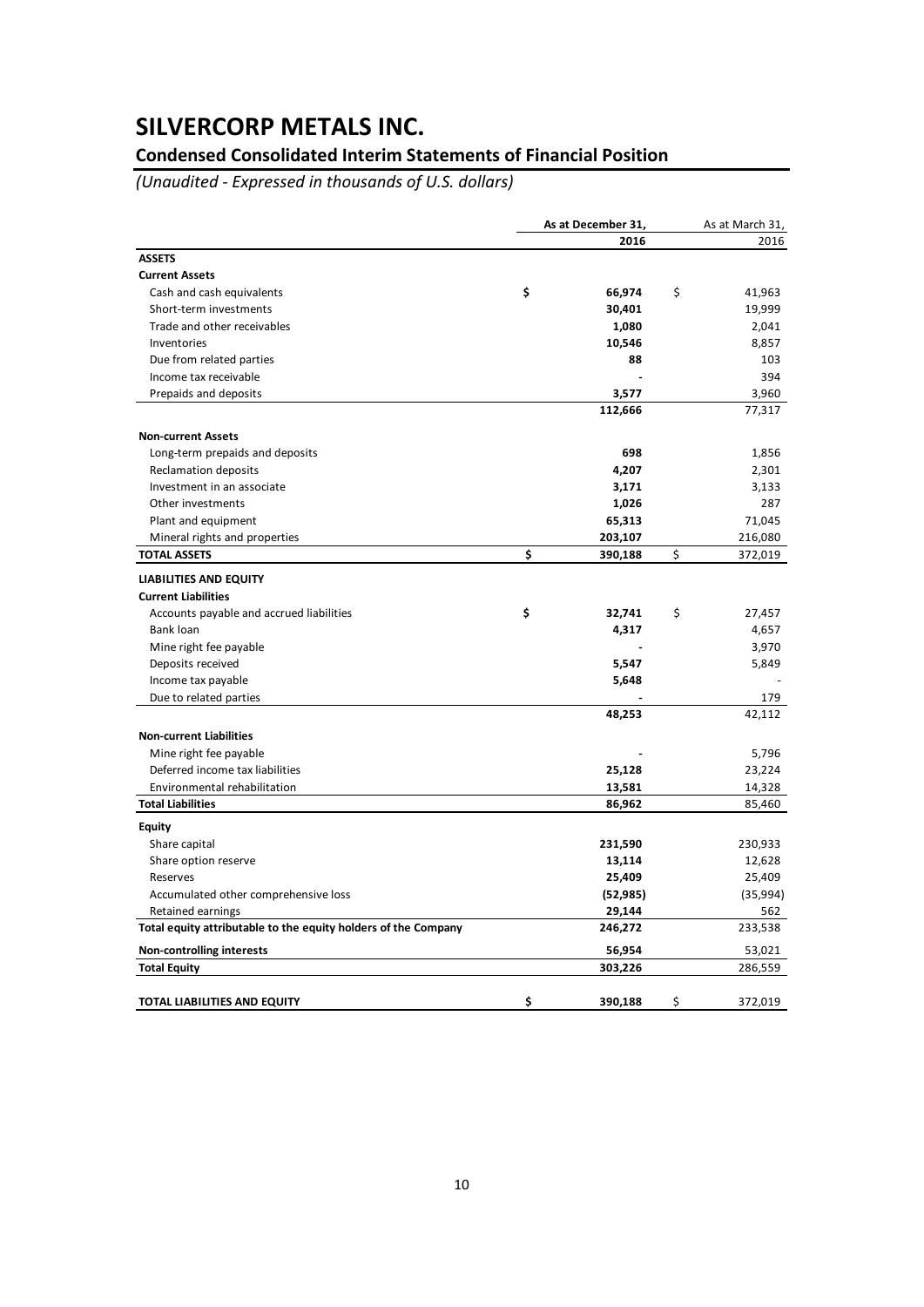## **Condensed Consolidated Interim Statements of Income**

*(Unaudited ‐ Expressed in thousands of U.S. dollars, except for per share figures)*

|                                                                      |    | Three Months Ended December 31, |    |                  | Nine Months Ended December 31, |  |                  |  |
|----------------------------------------------------------------------|----|---------------------------------|----|------------------|--------------------------------|--|------------------|--|
|                                                                      |    | 2016                            |    | 2015             | 2016                           |  | 2015             |  |
| <b>Sales</b>                                                         |    | 47.838                          |    |                  | \$                             |  |                  |  |
| Cost of sales                                                        | \$ | 20,100                          | Ŝ. | 29,081<br>19,543 | 129,407 \$<br>59,136           |  | 88,514<br>58,692 |  |
|                                                                      |    |                                 |    |                  |                                |  |                  |  |
| <b>Gross profit</b>                                                  |    | 27,738                          |    | 9,538            | 70,271                         |  | 29,822           |  |
| General and administrative                                           |    | 3,950                           |    | 3,140            | 12,462                         |  | 13,391           |  |
| Government fees and other taxes                                      |    | 2,410                           |    | 1,557            | 5,866                          |  | 4,753            |  |
| Foreign exchange gain                                                |    | (444)                           |    | (716)            | (536)                          |  | (2, 113)         |  |
| Loss on disposal of plant and equipment                              |    | 392                             |    | 95               | 457                            |  | 80               |  |
| Loss on disposal of a subsidiary                                     |    |                                 |    | 460              |                                |  | 460              |  |
| Share of loss (gain) in associate                                    |    | 126                             |    | (65)             | (160)                          |  | (166)            |  |
| Impairment of plant and equipment and mineral rights and properties  |    |                                 |    |                  | 181                            |  |                  |  |
| Other income                                                         |    | (201)                           |    | (65)             | (324)                          |  | (179)            |  |
| Income from operations                                               |    | 21,505                          |    | 5,132            | 52,325                         |  | 13,596           |  |
| Finance income                                                       |    | 647                             |    | 517              | 1,615                          |  | 1,058            |  |
| Finance costs                                                        |    | (161)                           |    | (280)            | (685)                          |  | (751)            |  |
| Income before income taxes                                           |    | 21,991                          |    | 5,369            | 53,255                         |  | 13,903           |  |
| Income tax expense                                                   |    | 5,353                           |    | 1,453            | 14,091                         |  | 3,237            |  |
| Net income                                                           | \$ | 16,638                          | \$ | 3,916            | \$<br>$39,164$ \$              |  | 10,666           |  |
| Attributable to:                                                     |    |                                 |    |                  |                                |  |                  |  |
| Equity holders of the Company                                        | \$ | $13,115$ \$                     |    | 3,326            | \$<br>$30,167$ \$              |  | 7,856            |  |
| Non-controlling interests                                            |    | 3,523                           |    | 590              | 8,997                          |  | 2,810            |  |
|                                                                      | Ś  | 16,638                          | \$ | 3,916            | \$<br>39,164 \$                |  | 10,666           |  |
| Earnings per share attributable to the equity holders of the Company |    |                                 |    |                  |                                |  |                  |  |
| Basic earnings per share                                             | \$ | 0.08                            | \$ | 0.02             | \$<br>$0.18$ \$                |  | 0.05             |  |
| Diluted earnings per share                                           | Ś  | 0.08                            | Ś. | 0.02             | \$<br>$0.18$ \$                |  | 0.05             |  |
| Weighted Average Number of Shares Outstanding - Basic                |    | 167,192,640                     |    | 168,975,392      | 167,048,582                    |  | 170,052,392      |  |
| Weighted Average Number of Shares Outstanding - Diluted              |    | 171,284,390                     |    | 168,975,392      | 171,115,860                    |  | 170,052,392      |  |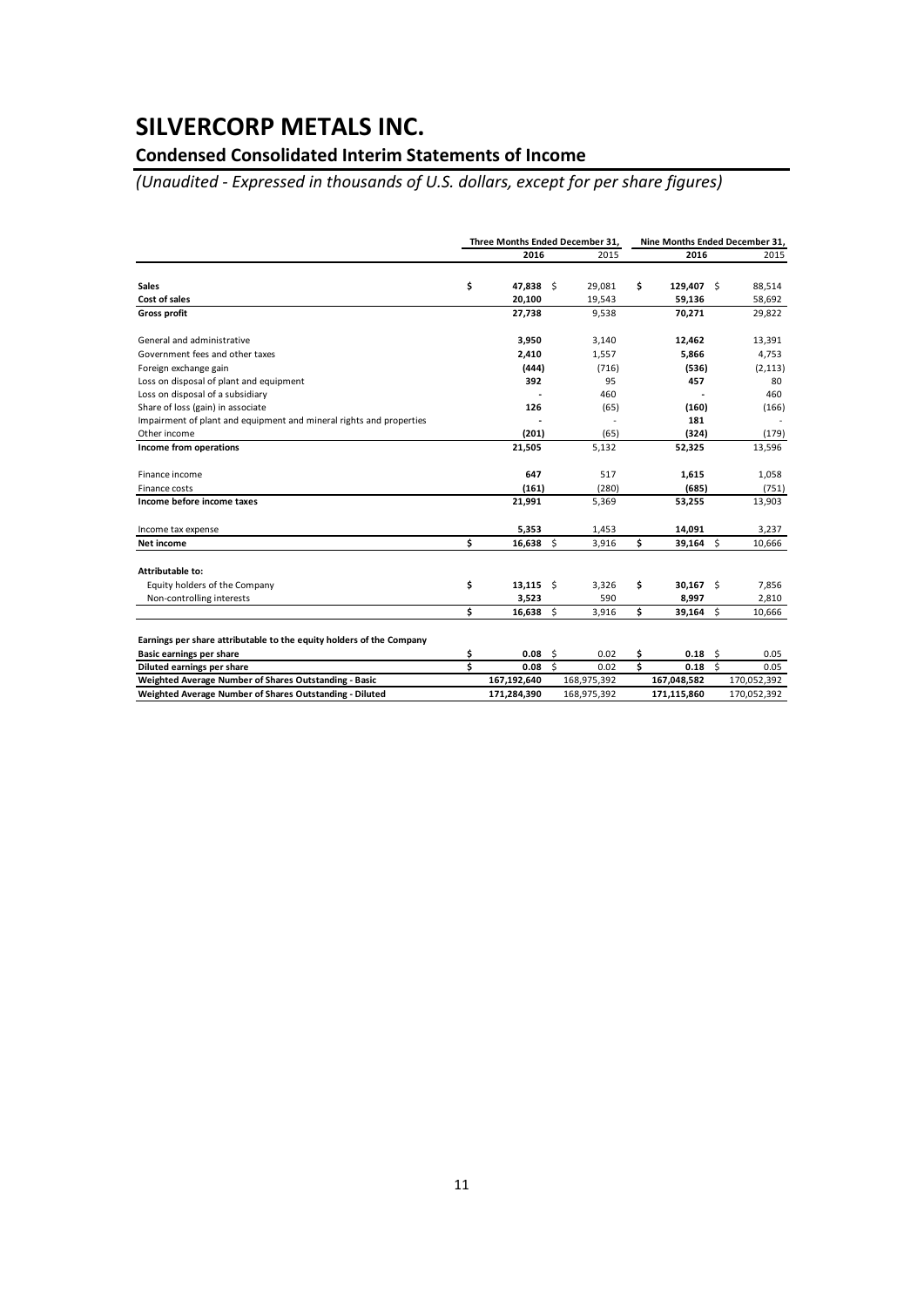## **Condensed Consolidated Interim Statements of Cash Flow**

*(Unaudited ‐ Expressed in thousands of U.S. dollars)*

|                                                                     | Three Months Ended December 31, |          | Nine Months Ended December 31, |             |           |
|---------------------------------------------------------------------|---------------------------------|----------|--------------------------------|-------------|-----------|
|                                                                     | 2016                            | 2015     |                                | 2016        | 2015      |
| Cash provided by                                                    |                                 |          |                                |             |           |
| <b>Operating activities</b>                                         |                                 |          |                                |             |           |
| Net income                                                          | \$<br>$16,638$ \$               | 3,916    | \$                             | $39,164$ \$ | 10,666    |
| Add (deduct) items not affecting cash:                              |                                 |          |                                |             |           |
| Finance costs                                                       | 161                             | 280      |                                | 685         | 751       |
| Depreciation, amortization and depletion                            | 5,463                           | 6,356    | 16,812                         |             | 15.733    |
| Share of loss (gain) in associate                                   | 126                             | (65)     |                                | (160)       | (166)     |
| Loss on disposal of a subsidiary                                    |                                 | 460      |                                |             | 460       |
| Impairment of plant and equipment and mineral rights and properties | $\overline{a}$                  | ÷.       |                                | 181         |           |
| Income tax expense                                                  | 5,353                           | 1,453    | 14,091                         |             | 3,237     |
| Finance income                                                      | (647)                           | (517)    |                                | (1,615)     | (1,058)   |
| Loss on disposal of plant and equipment                             | 392                             | 95       |                                | 457         | 80        |
| Share-based compensation                                            | 214                             | 234      |                                | 654         | 742       |
| Income taxes paid                                                   | (1, 115)                        | (224)    |                                | (4,030)     | (527)     |
| Interest received                                                   | 647                             | 517      |                                | 1,615       | 1,058     |
| Interest paid                                                       | (853)                           |          |                                | (954)       |           |
| Changes in non-cash operating working capital                       | 1,955                           | (2,919)  |                                | 8,656       | (3, 439)  |
| Net cash provided by operating activities                           | 28,334                          | 9,586    | 75,556                         |             | 27,537    |
| <b>Investing activities</b>                                         |                                 |          |                                |             |           |
| Mineral rights and properties                                       |                                 |          |                                |             |           |
| Capital expenditures                                                | (14, 897)                       | (5, 427) | (25, 605)                      |             | (14, 157) |
| Plant and equipment                                                 |                                 |          |                                |             |           |
| <b>Additions</b>                                                    | (1, 433)                        | (2,604)  |                                | (4,556)     | (5,594)   |
| Proceeds on disposals                                               | 19                              | 202      |                                | 51          | 232       |
| Other investments                                                   |                                 |          |                                |             |           |
| Acquisition                                                         | (782)                           |          |                                | (782)       |           |
| Proceeds on disposals                                               |                                 | 422      |                                | 33          | 422       |
| Reclamation deposit paid                                            | (1,775)                         | ä,       |                                | (2, 160)    | (9)       |
| Net purchases of short-term investments                             | (5,542)                         | (203)    | (11,518)                       |             | 5,504     |
| Proceeds for sale of a subsidiary                                   |                                 | 11       |                                |             | 11        |
| Net cash used in investing activities                               | (24, 410)                       | (7, 599) | (44, 537)                      |             | (13,591)  |
| <b>Financing activities</b>                                         |                                 |          |                                |             |           |
| Related parties                                                     |                                 |          |                                |             |           |
| Payments made                                                       |                                 | (1,587)  |                                |             | (1,587)   |
| Non-controlling interests                                           |                                 |          |                                |             |           |
| Distribution                                                        |                                 | (1,661)  |                                | (1,460)     | (1,661)   |
| Cash dividends distributed                                          | (1,585)                         |          |                                | (1,585)     | (1, 323)  |
| Proceeds from issuance of common shares                             | 192                             |          |                                | 489         |           |
| Common shares repurchased as part of normal course issuer bid       |                                 | (419)    |                                |             | (1,686)   |
| Net cash used in financing activities                               | (1, 393)                        | (3,667)  |                                | (2,556)     | (6, 257)  |
| Effect of exchange rate changes on cash and cash equivalents        | (2,041)                         | (2, 160) |                                | (3, 452)    | (4, 492)  |
|                                                                     |                                 |          |                                |             |           |
| Increase (decrease) in cash and cash equivalents                    | 490                             | (3,840)  | 25,011                         |             | 3,197     |
| Cash and cash equivalents, beginning of the period                  | 66,484                          | 67,216   | 41,963                         |             | 60,179    |
| Cash and cash equivalents, end of the period                        | \$<br>66,974 \$                 | 63,376   | \$                             | 66,974 \$   | 63,376    |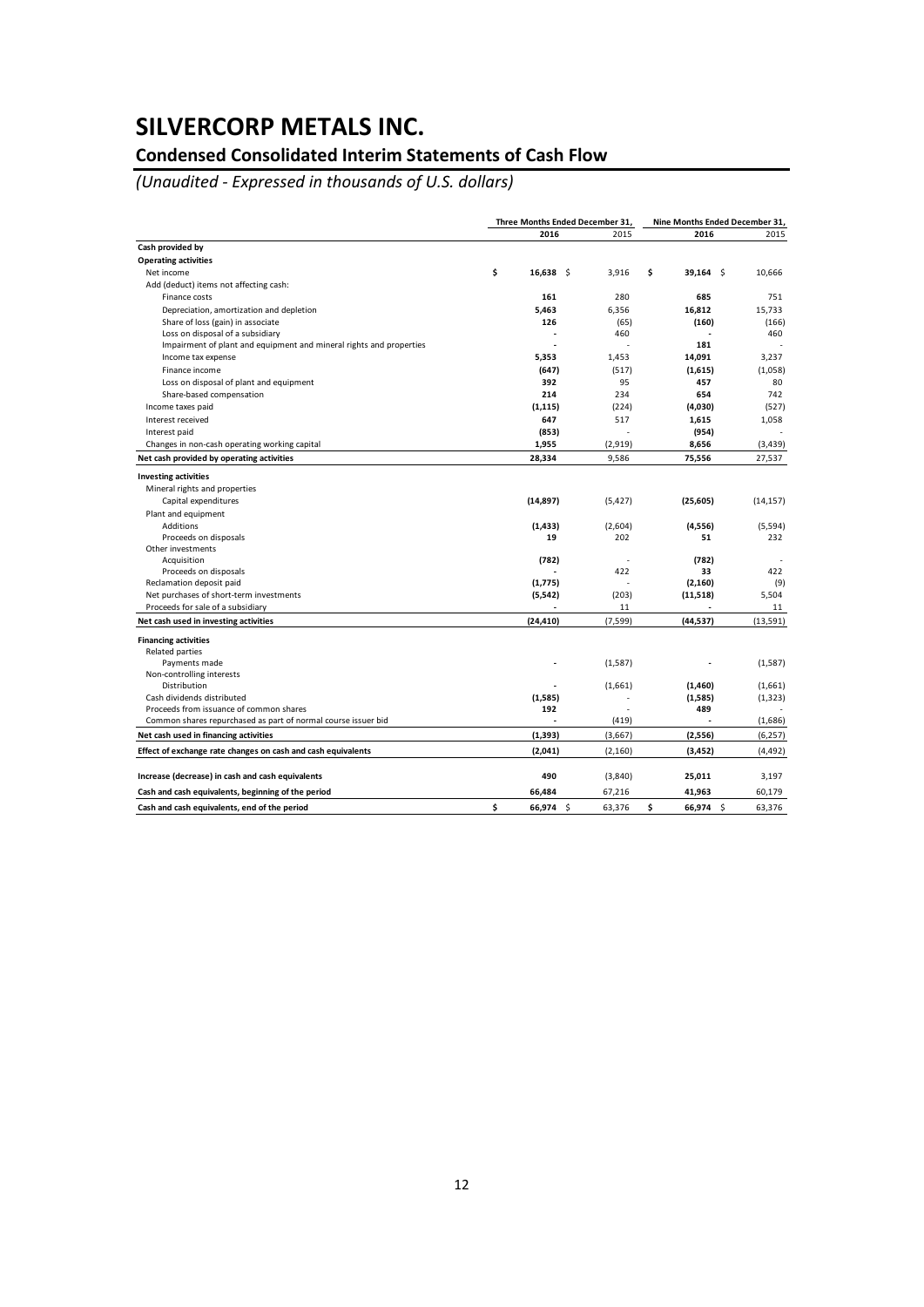## **Mining Data**

 $\overline{\phantom{a}}$ 

# *(Expressed in thousands of U.S. dollars, except for mining data figures)*

|            |                                                                            |                                   | Three months ended December 31, 2016 |               |  |
|------------|----------------------------------------------------------------------------|-----------------------------------|--------------------------------------|---------------|--|
|            |                                                                            | Ying Mining District <sup>1</sup> | $ GC^2 $                             | <b>Total</b>  |  |
|            | <b>Production Data</b>                                                     |                                   |                                      |               |  |
|            | <b>Mine Data</b>                                                           |                                   |                                      |               |  |
|            | Ore Mined (tonne)                                                          | 171,303                           | 81,481                               | 252,784       |  |
|            | Ore Milled (tonne)                                                         | 182,259                           | 81,080                               | 263,339       |  |
| $\ddot{}$  | Mining cost per tonne of ore mined (\$)                                    | 80.53                             | 38.90                                | 67.12         |  |
|            | Cash mining cost per tonne of ore mined (\$)                               | 55.21                             | 31.34                                | 47.52         |  |
|            | Non cash mining cost per tonne of ore mined (\$)                           | 25.32                             | 7.56                                 | 19.60         |  |
| $\ddot{}$  | Unit shipping costs(\$)                                                    | 3.92                              |                                      | 2.67          |  |
| $\ddot{}$  | Milling cost per tonne of ore milled (\$)                                  | 11.03                             | 15.50                                | 12.40         |  |
|            | Cash milling cost per tonne of ore milled (\$)                             | 9.09                              | 13.09                                | 10.32         |  |
|            | Non cash milling cost per tonne of ore milled (\$)                         | 1.94                              | 2.41                                 | 2.08          |  |
| ÷          | <b>Average Production Cost</b>                                             |                                   |                                      |               |  |
|            | Silver (\$ per ounce)                                                      | 5.41                              | 5.68                                 | 5.67          |  |
|            | Gold (\$ per ounce)                                                        | 401                               |                                      | 434           |  |
|            | Lead (\$ per pound)                                                        | 0.37                              | 0.55                                 | 0.40          |  |
|            | Zinc (\$ per pound)                                                        | 0.32                              | 0.49                                 | 0.35          |  |
|            | Other (\$ per pound)                                                       |                                   | 3.99                                 | 2.88          |  |
| $\ddot{}$  | Total production cost per ounce of Silver, net of by-product credits (\$)  | (1.81)                            | (8.45)                               | (2.50)        |  |
| $\ddot{}$  | Total cash cost per ounce of Silver, net of by-product credits (\$)        | (4.60)                            | (13.11)                              | (5.48)        |  |
| $\ddot{}$  | All-in sustaining cost per ounce of Silver, net of by-product credits (\$) | 1.34                              | (6.12)                               | 1.87          |  |
| $\ddot{}$  | All-in cost per ounce of Silver, net of by-product credits (\$)            | 1.46                              | (4.77)                               | 2.12          |  |
|            | <b>Recovery Rates</b>                                                      |                                   |                                      |               |  |
|            | Silver (%)                                                                 | 95.1                              | 75.4                                 | 92.8          |  |
|            | Lead (%)                                                                   | 96.7                              | 85.5                                 | 95.4          |  |
|            | Zinc (%)                                                                   | 47.5                              | 86.5                                 | 70.9          |  |
|            | <b>Head Grades</b>                                                         |                                   |                                      |               |  |
|            | Silver (gram/tonne)                                                        | 303                               | 89                                   | 237           |  |
|            | Lead (%)                                                                   | 4.8                               | 1.4                                  | 3.7           |  |
|            | Zinc (%)                                                                   | 0.8                               | 2.8                                  | 1.5           |  |
|            | Concentrate in stock                                                       |                                   |                                      |               |  |
|            | Lead concentrate (tonne)                                                   | 4,656                             | 10                                   | 4,666         |  |
|            | Zinc concentate (tonne)                                                    | 670                               | 29                                   | 699           |  |
| Sales Data | <b>Metal Sales</b>                                                         |                                   |                                      |               |  |
|            | Silver (in thousands of ounces)                                            | 1,555                             | 179                                  | 1,734         |  |
|            | Gold (in thousands of ounces)                                              | 0.7                               |                                      | 0.7           |  |
|            | Lead (in thousands of pounds)                                              | 17,269                            | 2,214                                | 19.483        |  |
|            | Zinc (in thousands of pounds)                                              | 1,210                             | 4,478                                | 5,688         |  |
|            | Other (in thousands of pound)                                              |                                   | 28                                   | 28            |  |
|            | <b>Metal Sales</b>                                                         |                                   |                                      |               |  |
|            | Silver (in thousands of \$)                                                | 21,664                            | 1,746                                | 23,410        |  |
|            | Gold (in thousands of \$)                                                  | 723                               |                                      | 723           |  |
|            | Lead (in thousands of \$)                                                  | 16,658                            | 2,085                                | 18,743        |  |
|            | Zinc (in thousands of \$)                                                  | 995                               | 3,775                                | 4,770         |  |
|            | Other (in thousands of \$)                                                 | 40,040                            | 192<br>7,798                         | 192<br>47,838 |  |
|            | Average Selling Price, Net of Value Added Tax and Smelter Charges          |                                   |                                      |               |  |
|            | Silver (\$ per ounce)                                                      | 13.93                             | 9.75                                 | 13.50         |  |
|            | Gold (\$ per ounce)                                                        | 1,033                             |                                      | 1,033         |  |
|            | Lead (\$ per pound)                                                        | 0.96                              | 0.94                                 | 0.96          |  |
|            | Zinc (\$ per pound)                                                        | 0.82                              | 0.84                                 | 0.84          |  |

1 Ying Mining District includes mines: SGX, TLP, HPG,LM, BCG and HZG.

2 GC Silver recovery rate consists of 51.0% from lead concentrates and 24.4% from zinc concentrates.

2 GC Silver sold in zinc concentra tes is s ubjected to higher smel ter and re fining cha rges which lower the net silver selling price.

+ Non-IFRS measures, see section 9 of the corresponding management's decision and analysis for reconciliation.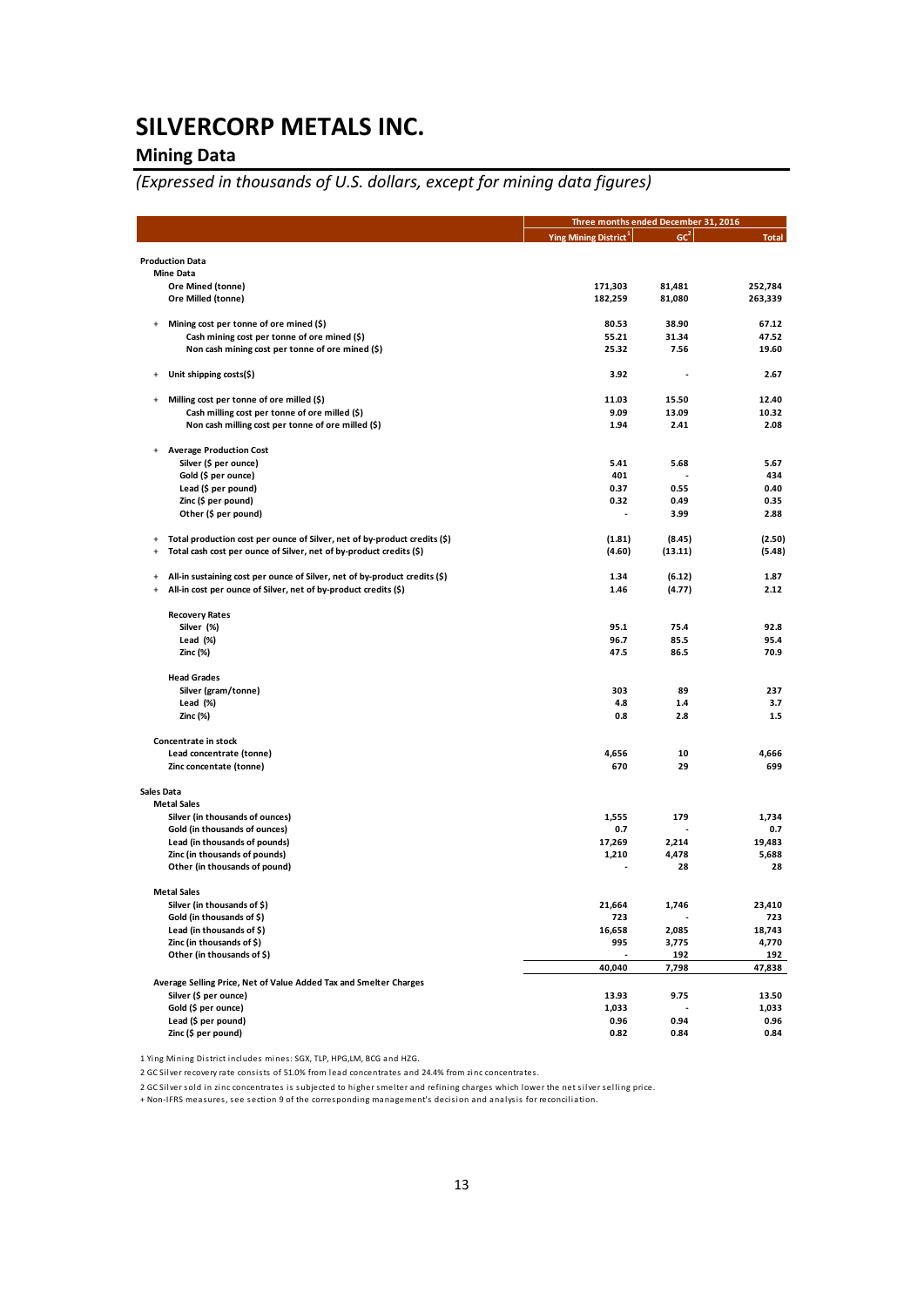## **Mining Data**

# *(Expressed in thousands of U.S. dollars, except for mining data figures)*

|                                                                              | Three months ended December 31, 2015        |                 |               |  |
|------------------------------------------------------------------------------|---------------------------------------------|-----------------|---------------|--|
|                                                                              | <b>Ying Mining</b><br>District <sup>1</sup> | GC <sup>2</sup> | <b>Total</b>  |  |
| <b>Production Data</b>                                                       |                                             |                 |               |  |
| <b>Mine Data</b>                                                             |                                             |                 |               |  |
| Ore Mined (tonne)                                                            | 152,230                                     | 71,288          | 223,518       |  |
| Ore Milled (tonne)                                                           | 151,035                                     | 71,593          | 222,628       |  |
| + Mining cost per tonne of ore mined (\$)                                    | 78.91                                       | 46.52           | 68.58         |  |
| Cash mining cost per tonne of ore mined $(\xi)$                              | 55.63                                       | 38.22           | 50.08         |  |
| Non cash mining cost per tonne of ore mined $(\xi)$                          | 23.28                                       | 8.30            | 18.50         |  |
| + Unit shipping costs(\$)                                                    | 3.99                                        |                 | 2.72          |  |
| + Milling cost per tonne of ore milled (\$)                                  | 14.15                                       | 17.30           | 15.16         |  |
| Cash milling cost per tonne of ore milled $(5)$                              | 11.67                                       | 15.16           | 12.79         |  |
| Non cash milling cost per tonne of ore milled (\$)                           | 2.48                                        | 2.14            | 2.37          |  |
| + Average Production Cost                                                    |                                             |                 |               |  |
| Silver $(5$ per ounce)                                                       | 7.28                                        | 9.32            | 7.91          |  |
| Gold $(5$ per ounce)                                                         | 453                                         | 747             | 508           |  |
| Lead $(5$ per pound)                                                         | 0.38<br>0.33                                | 0.59<br>0.44    | 0.42<br>0.31  |  |
| <b>Zinc</b> ( $$$ per pound)<br>Other (\$ per pound)                         |                                             | 0.01            | 0.01          |  |
|                                                                              |                                             |                 |               |  |
| + Total production cost per ounce of Silver, net of by-product credits (\$)  | 4.43                                        | 8.86            | 5.08          |  |
| + Total cash cost per ounce of Silver, net of by-product credits (\$)        | 0.25                                        | 4.62            | 0.90          |  |
| + All-in sustaining cost per ounce of Silver, net of by-product credits (\$) | 6.62                                        | 9.80            | 7.72          |  |
| + All-in cost per ounce of Silver, net of by-product credits (\$)            | 8.62                                        | 10.31           | 9.50          |  |
| <b>Recovery Rates</b>                                                        |                                             |                 |               |  |
| Silver $(%)$                                                                 | 95.4                                        | 80.2            | 90.5          |  |
| Lead $(%)$                                                                   | 96.6                                        | 88.3            | 94.0          |  |
| Zinc $(%)$                                                                   | 50.2                                        | 81.2            | 60.2          |  |
| <b>Head Grades</b>                                                           |                                             |                 |               |  |
| Silver (gram/tonne)                                                          | 287                                         | 97              | 226           |  |
| Lead $(\%)$                                                                  | 4.1                                         | 1.9             | 3.4           |  |
| Zinc $(\%)$                                                                  | 0.8                                         | 2.6             | 1.3           |  |
| Concentrate in stock                                                         | 2,931                                       | 194             | 3,125         |  |
| Lead concentrate (tonne)<br>Zinc concentate (tonne)                          | 240                                         | 174             | 414           |  |
|                                                                              |                                             |                 |               |  |
| <b>Sales Data</b><br><b>Metal Sales</b>                                      |                                             |                 |               |  |
| Silver (in thousands of ounces)                                              | 1,216                                       | 210             | 1,426         |  |
| Gold (in thousands of ounces)                                                | 0.5                                         |                 | 0.5           |  |
| Lead (in thousands of pounds)                                                | 12,107                                      | 3,021           | 15,128        |  |
| Zinc (in thousands of pounds)                                                | 1,168                                       | 3,525           | 4,693         |  |
| Other (in thousands of pound)                                                |                                             | 12,373          | 12,373        |  |
| <b>Metal Sales</b>                                                           |                                             |                 |               |  |
| <b>Silver</b> (in thousands of $\sharp$ )                                    | 14,770                                      | 2,014           | 16,784        |  |
| Gold (in thousands of $$$ )                                                  | 379                                         | 20              | 399           |  |
| Lead (in thousands of $\zeta$ )                                              | 7,738                                       | 1,818           | 9,556         |  |
| <b>Zinc</b> (in thousands of $\zeta$ )                                       | 572                                         | 1,602           | 2,174         |  |
| Other (in thousands of $\zeta$ )                                             | 23,459                                      | 168<br>5,622    | 168<br>29,081 |  |
| Average Selling Price, Net of Value Added Tax and Smelter Charges            |                                             |                 |               |  |
| Silver $(\xi$ per ounce)                                                     | 12.14                                       | 9.58            | 11.76         |  |
| Gold $(5$ per ounce)                                                         | 756                                         | 768             | 756           |  |
| Lead $(S$ per pound)                                                         | 0.64                                        | 0.60            | 0.63          |  |
| Zinc $(5$ per pound)                                                         | 0.49                                        | 0.45            | 0.46          |  |

<sup>1</sup> Ying Mining District includes mines: SGX, TLP, HPG,LM, BCG and HZG.<br><sup>2</sup> GC Silver recovery rate consists of 63.4% from lead concentrates and 16.8% from zinc concentrates.

 $^2$  GC Silver sold in zinc concentrates is subjected to higher smelter and refining charges which lower the net silver selling price.

+ Non‐IFRS measures, see section 9 of the corresponding management's decision and analysis for reconciliation.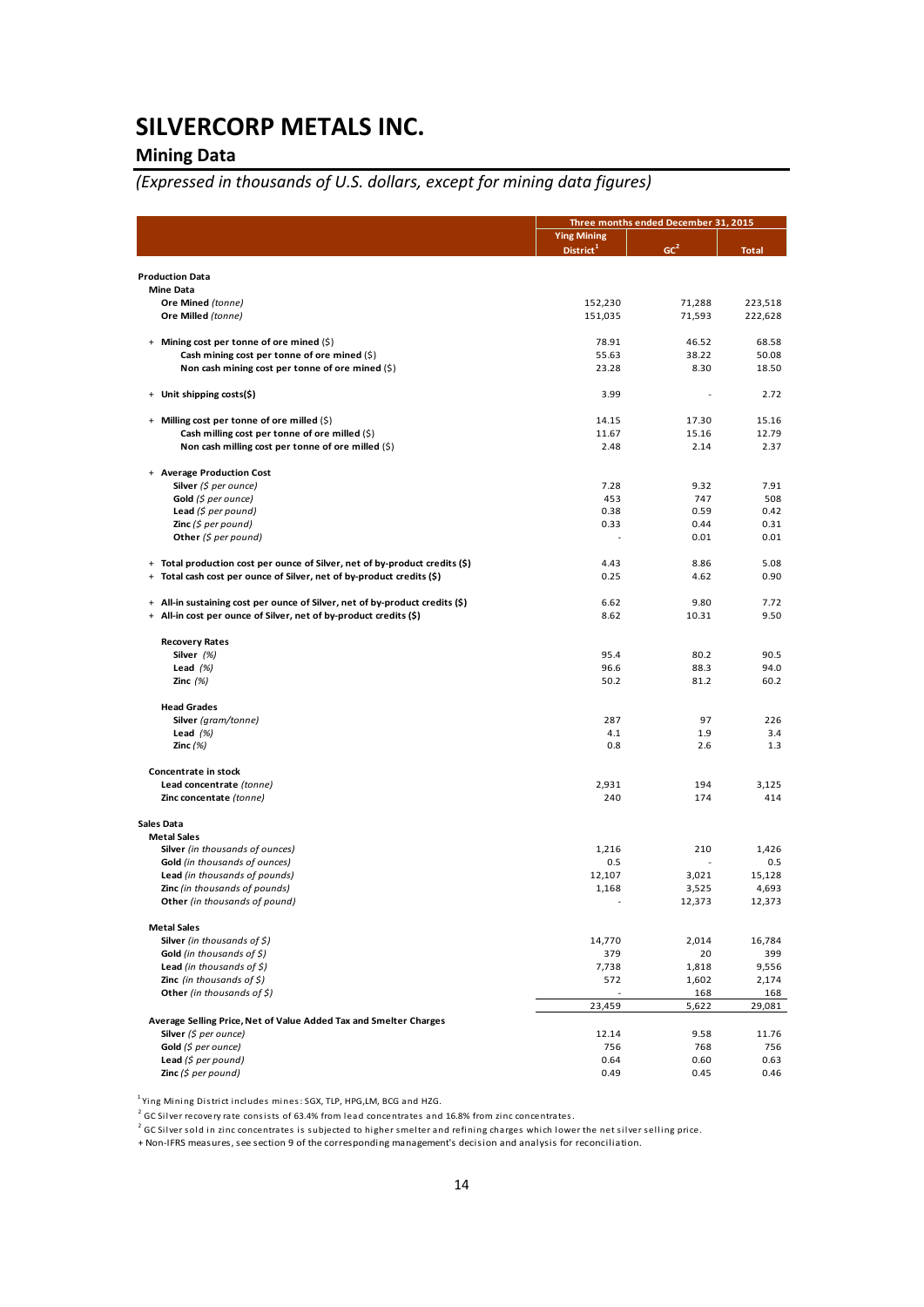## **Mining Data**

# *(Expressed in thousands of U.S. dollars, except for mining data figures)*

|                                                                                                                  | Nine months ended December 31, 2016 |                  |                     |
|------------------------------------------------------------------------------------------------------------------|-------------------------------------|------------------|---------------------|
|                                                                                                                  | <b>Ying Mining</b>                  |                  |                     |
|                                                                                                                  | District <sup>1</sup>               | GC <sup>2</sup>  | <b>Consolidated</b> |
|                                                                                                                  |                                     |                  |                     |
| <b>Production Data</b><br><b>Mine Data</b>                                                                       |                                     |                  |                     |
| Ore Mined (tonne)                                                                                                | 524,005                             | 220,522          | 744,527             |
| Ore Milled (tonne)                                                                                               | 530,160                             | 220,767          | 750,927             |
|                                                                                                                  |                                     |                  |                     |
| Mining cost per tonne of ore mined (\$)<br>$\ddot{}$                                                             | 78.46                               | 39.05            | 66.79               |
| Cash mining cost per tonne of ore mined (\$)                                                                     | 52.18                               | 31.04            | 45.92               |
| Non cash mining cost per tonne of ore mined (\$)                                                                 | 26.28                               | 8.01             | 20.87               |
|                                                                                                                  |                                     |                  |                     |
| Unit shipping costs(\$)<br>$\ddot{}$                                                                             | 3.86                                |                  | 2.72                |
| Milling cost per tonne of ore milled (\$)<br>$\begin{array}{c} + \end{array}$                                    | 11.35                               | 16.47            | 12.86               |
| Cash milling cost per tonne of ore milled (\$)                                                                   | 9.31                                | 13.76            | 10.62               |
| Non cash milling cost per tonne of ore milled (\$)                                                               | 2.04                                | 2.71             | 2.24                |
|                                                                                                                  |                                     |                  |                     |
| <b>Average Production Cost</b><br>$\ddot{}$                                                                      |                                     |                  |                     |
| Silver (\$ per ounce)                                                                                            | 5.97                                | 6.76             | 6.28                |
| Gold (\$ per ounce)                                                                                              | 437                                 |                  | 471                 |
| Lead (\$ per pound)                                                                                              | 0.33                                | 0.49             | 0.35                |
| Zinc (\$ per pound)                                                                                              | 0.29                                | 0.47             | 0.32                |
| Other (\$ per pound)                                                                                             |                                     | 0.02             | 0.02                |
|                                                                                                                  |                                     |                  |                     |
| Total production cost per ounce of Silver, net of by-product credits (\$)<br>$\ddot{}$                           | 0.46                                | (2.32)           | 0.18                |
| Total cash cost per ounce of Silver, net of by-product credits (\$)<br>$\begin{array}{c} + \end{array}$          | (2.43)                              | (6.96)           | (2.88)              |
| All-in sustaining cost per ounce of Silver, net of by-product credits (\$)                                       |                                     |                  |                     |
| $\begin{array}{c} + \end{array}$<br>All-in cost per ounce of Silver, net of by-product credits (\$)<br>$\ddot{}$ | 3.11<br>3.81                        | (1.29)<br>(0.63) | 3.96<br>4.65        |
|                                                                                                                  |                                     |                  |                     |
| <b>Recovery Rates</b>                                                                                            |                                     |                  |                     |
| Silver (%)                                                                                                       | 95.4                                | 76.2             | 93.2                |
| Lead (%)                                                                                                         | 96.4                                | 86.3             | 95.2                |
| Zinc (%)                                                                                                         | 46.0                                | 86.3             | 68.0                |
| <b>Head Grades</b>                                                                                               |                                     |                  |                     |
| Silver (gram/tonne)                                                                                              | 305                                 | 94               | 243                 |
| Lead $(\%)$                                                                                                      | 4.7                                 | 1.5              | 3.7                 |
| Zinc (%)                                                                                                         | 1.0                                 | 2.9              | 1.5                 |
|                                                                                                                  |                                     |                  |                     |
| Concentrate in stock                                                                                             |                                     |                  |                     |
| Lead concentrate (tonne)                                                                                         | 4,656                               | 10               | 4,666               |
| Zinc concentate (tonne)                                                                                          | 670                                 | 29               | 699                 |
| <b>Sales Data</b>                                                                                                |                                     |                  |                     |
| <b>Metal Sales</b>                                                                                               |                                     |                  |                     |
| Silver (in thousands of ounces)                                                                                  | 4,675                               | 511              | 5,186               |
| Gold (in thousands of ounces)                                                                                    | 2.6                                 |                  | 2.6                 |
| Lead (in thousands of pounds)                                                                                    | 49,898                              | 6,237            | 56,135              |
| Zinc (in thousands of pounds)                                                                                    | 4,815                               | 11,991           | 16,806              |
| Other (in thousands of pounds)                                                                                   |                                     | 8,579            | 8,579               |
|                                                                                                                  |                                     |                  |                     |
| <b>Metal Sales</b>                                                                                               |                                     |                  |                     |
| Silver (in thousands of \$)                                                                                      | 65,953                              | 5,268            | 71,221              |
| Gold (in thousands of \$)<br>Lead (in thousands of \$)                                                           | 2,682                               |                  | 2,682               |
| Zinc (in thousands of \$)                                                                                        | 38,723                              | 4,656            | 43,379              |
| Other (in thousands of \$)                                                                                       | 3,308                               | 8,514<br>303     | 11,822<br>303       |
|                                                                                                                  | 110,666                             | 18,741           | 129,407             |
| Average Selling Price, Net of Value Added Tax and Smelter Charges                                                |                                     |                  |                     |
| Silver (\$ per ounce)                                                                                            | 14.11                               | 10.31            | 13.73               |
| Gold (\$ per ounce)                                                                                              | 1,032                               |                  | 1,032               |
| Lead (\$ per pound)                                                                                              | 0.78                                | 0.75             | 0.77                |
| Zinc (\$ per pound)                                                                                              | 0.69                                | 0.71             | 0.70                |

1 Ying Mining District includes mines: SGX, TLP, HPG,LM, BCG and HZG.

2GC Silver recovery rate consists of 54.2% from lead concentrates and 22.0% from zinc concentrates.

2GC Silversold in zinc concentrates is subjected to highersmelter and refining charges which lowers the netsilverselling price.

+ Non‐IFRS measures, see section 9 of the corresponding management's decision and analysis for reconciliation.